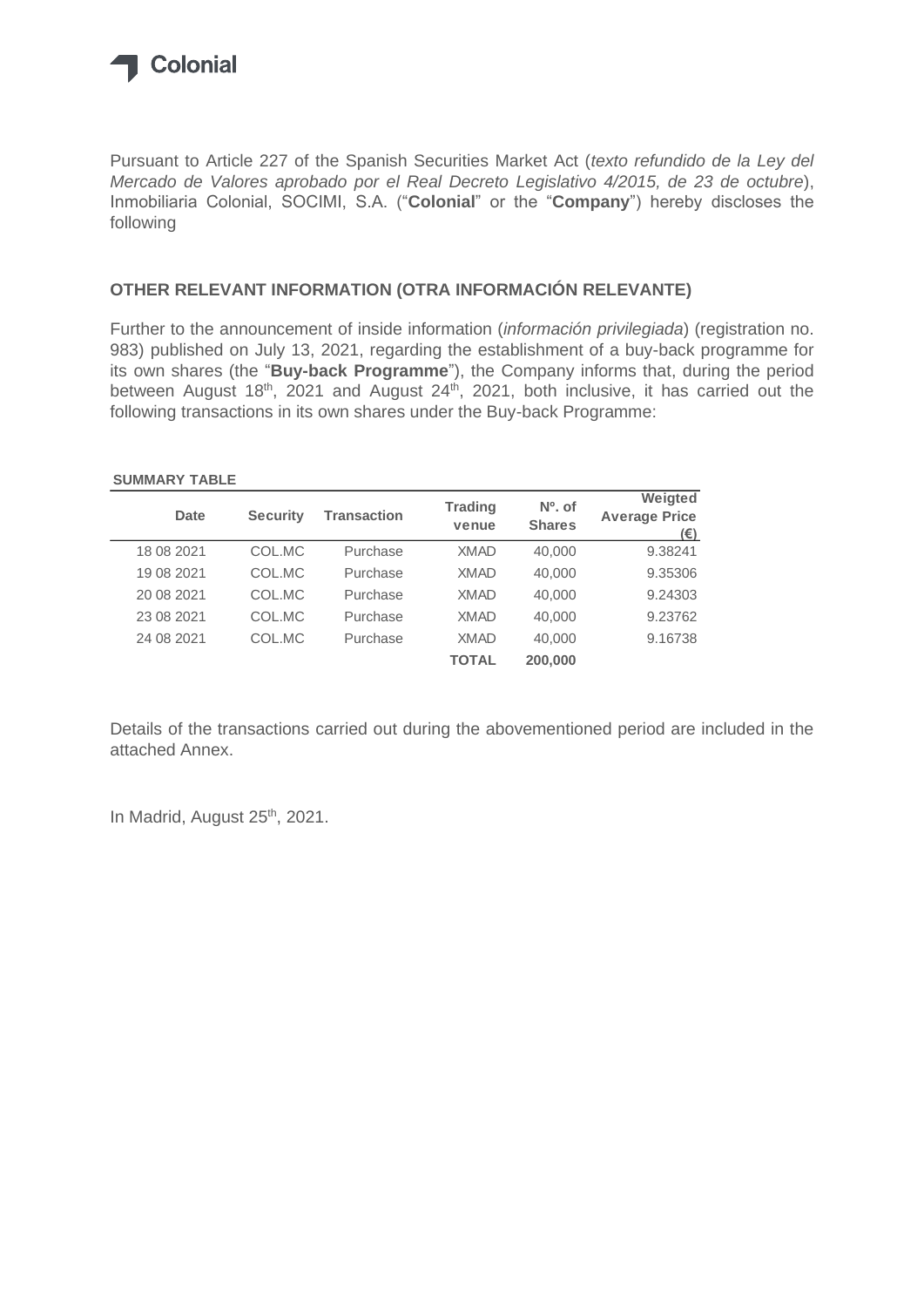### **ANNEX**

| Date       | <b>Security</b> | <b>Transaction</b> | <b>Trading</b><br>venue | Nº. of<br><b>Shares</b> | Price $(\epsilon)$ | <b>Intermediary</b>  |
|------------|-----------------|--------------------|-------------------------|-------------------------|--------------------|----------------------|
| 18 08 2021 | COL.MC          | Purchase           | <b>XMAD</b>             | 578                     | 9.32               | Banco Sabadell, S.A. |
| 18 08 2021 | COL.MC          | Purchase           | <b>XMAD</b>             | 54                      | 9.32               | Banco Sabadell, S.A. |
| 18 08 2021 | COL.MC          | Purchase           | <b>XMAD</b>             | 361                     | 9.36               | Banco Sabadell, S.A. |
| 18 08 2021 | COL.MC          | Purchase           | <b>XMAD</b>             | 101                     | 9.36               | Banco Sabadell, S.A. |
| 18 08 2021 | COL.MC          | Purchase           | <b>XMAD</b>             | 464                     | 9.38               | Banco Sabadell, S.A. |
| 18 08 2021 | COL.MC          | Purchase           | <b>XMAD</b>             | 573                     | 9.355              | Banco Sabadell, S.A. |
| 18 08 2021 | COL.MC          | Purchase           | <b>XMAD</b>             | 12                      | 9.355              | Banco Sabadell, S.A. |
| 18 08 2021 | COL.MC          | Purchase           | <b>XMAD</b>             | 402                     | 9.355              | Banco Sabadell, S.A. |
| 18 08 2021 | COL.MC          | Purchase           | <b>XMAD</b>             | 169                     | 9.365              | Banco Sabadell, S.A. |
| 18 08 2021 | COL.MC          | Purchase           | <b>XMAD</b>             | 284                     | 9.34               | Banco Sabadell, S.A. |
| 18 08 2021 | COL.MC          | Purchase           | <b>XMAD</b>             | 749                     | 9.35               | Banco Sabadell, S.A. |
| 18 08 2021 | COL.MC          | Purchase           | <b>XMAD</b>             | 120                     | 9.39               | Banco Sabadell, S.A. |
| 18 08 2021 | COL.MC          | Purchase           | <b>XMAD</b>             | 100                     | 9.39               | Banco Sabadell, S.A. |
| 18 08 2021 | COL.MC          | Purchase           | <b>XMAD</b>             | 313                     | 9.39               | Banco Sabadell, S.A. |
| 18 08 2021 | COL.MC          | Purchase           | <b>XMAD</b>             | 524                     | 9.39               | Banco Sabadell, S.A. |
| 18 08 2021 | COL.MC          | Purchase           | <b>XMAD</b>             | 272                     | 9.38               | Banco Sabadell, S.A. |
| 18 08 2021 | COL.MC          | Purchase           | <b>XMAD</b>             | 21                      | 9.365              | Banco Sabadell, S.A. |
| 18 08 2021 | COL.MC          | Purchase           | <b>XMAD</b>             | 294                     | 9.365              | Banco Sabadell, S.A. |
| 18 08 2021 | COL.MC          | Purchase           | <b>XMAD</b>             | 288                     | 9.385              | Banco Sabadell, S.A. |
| 18 08 2021 | COL.MC          | Purchase           | <b>XMAD</b>             | 403                     | 9.385              | Banco Sabadell, S.A. |
| 18 08 2021 | COL.MC          | Purchase           | <b>XMAD</b>             | 188                     | 9.365              | Banco Sabadell, S.A. |
| 18 08 2021 | COL.MC          | Purchase           | XMAD                    | 221                     | 9.375              | Banco Sabadell, S.A. |
| 18 08 2021 | COL.MC          | Purchase           | <b>XMAD</b>             | 1,307                   | 9.38               | Banco Sabadell, S.A. |
| 18 08 2021 | COL.MC          | Purchase           | <b>XMAD</b>             | 258                     | 9.38               | Banco Sabadell, S.A. |
| 18 08 2021 | COL.MC          | Purchase           | <b>XMAD</b>             | 88                      | 9.38               | Banco Sabadell, S.A. |
| 18 08 2021 | COL.MC          | Purchase           | <b>XMAD</b>             | 747                     | 9.36               | Banco Sabadell, S.A. |
| 18 08 2021 | COL.MC          | Purchase           | <b>XMAD</b>             | 339                     | 9.365              | Banco Sabadell, S.A. |
| 18 08 2021 | COL.MC          | Purchase           | <b>XMAD</b>             | 27                      | 9.355              | Banco Sabadell, S.A. |
| 18 08 2021 | COL.MC          | Purchase           | XMAD                    | 178                     | 9.355              | Banco Sabadell, S.A. |
| 18 08 2021 | COL.MC          | Purchase           | <b>XMAD</b>             | 79                      | 9.355              | Banco Sabadell, S.A. |
| 18 08 2021 | COL.MC          | Purchase           | <b>XMAD</b>             | 424                     | 9.37               | Banco Sabadell, S.A. |
| 18 08 2021 | COL.MC          | Purchase           | <b>XMAD</b>             | 95                      | 9.37               | Banco Sabadell, S.A. |
| 18 08 2021 | COL.MC          | Purchase           | <b>XMAD</b>             | 252                     | 9.36               | Banco Sabadell, S.A. |
| 18 08 2021 | COL.MC          | Purchase           | XMAD                    | 75                      | 9.365              | Banco Sabadell, S.A. |
| 18 08 2021 | COL.MC          | Purchase           | XMAD                    | 278                     | 9.365              | Banco Sabadell, S.A. |
| 18 08 2021 | COL.MC          | Purchase           | XMAD                    | 447                     | 9.365              | Banco Sabadell, S.A. |
| 18 08 2021 | COL.MC          | Purchase           | <b>XMAD</b>             | 324                     | 9.37               | Banco Sabadell, S.A. |
| 18 08 2021 | COL.MC          | Purchase           | XMAD                    | 352                     | 9.38               | Banco Sabadell, S.A. |
| 18 08 2021 | COL.MC          | Purchase           | XMAD                    | 43                      | 9.38               | Banco Sabadell, S.A. |
| 18 08 2021 | COL.MC          | Purchase           | XMAD                    | 205                     | 9.39               | Banco Sabadell, S.A. |
| 18 08 2021 | COL.MC          | Purchase           | XMAD                    | 170                     | 9.39               | Banco Sabadell, S.A. |
| 18 08 2021 | COL.MC          | Purchase           | XMAD                    | 277                     | 9.39               | Banco Sabadell, S.A. |
| 18 08 2021 | COL.MC          | Purchase           | XMAD                    | 772                     | 9.395              | Banco Sabadell, S.A. |
| 18 08 2021 | COL.MC          | Purchase           | XMAD                    | 52                      | 9.365              | Banco Sabadell, S.A. |
| 18 08 2021 | COL.MC          | Purchase           | XMAD                    | 280                     | 9.36               | Banco Sabadell, S.A. |
| 18 08 2021 | COL.MC          | Purchase           | <b>XMAD</b>             | $\overline{c}$          | 9.38               | Banco Sabadell, S.A. |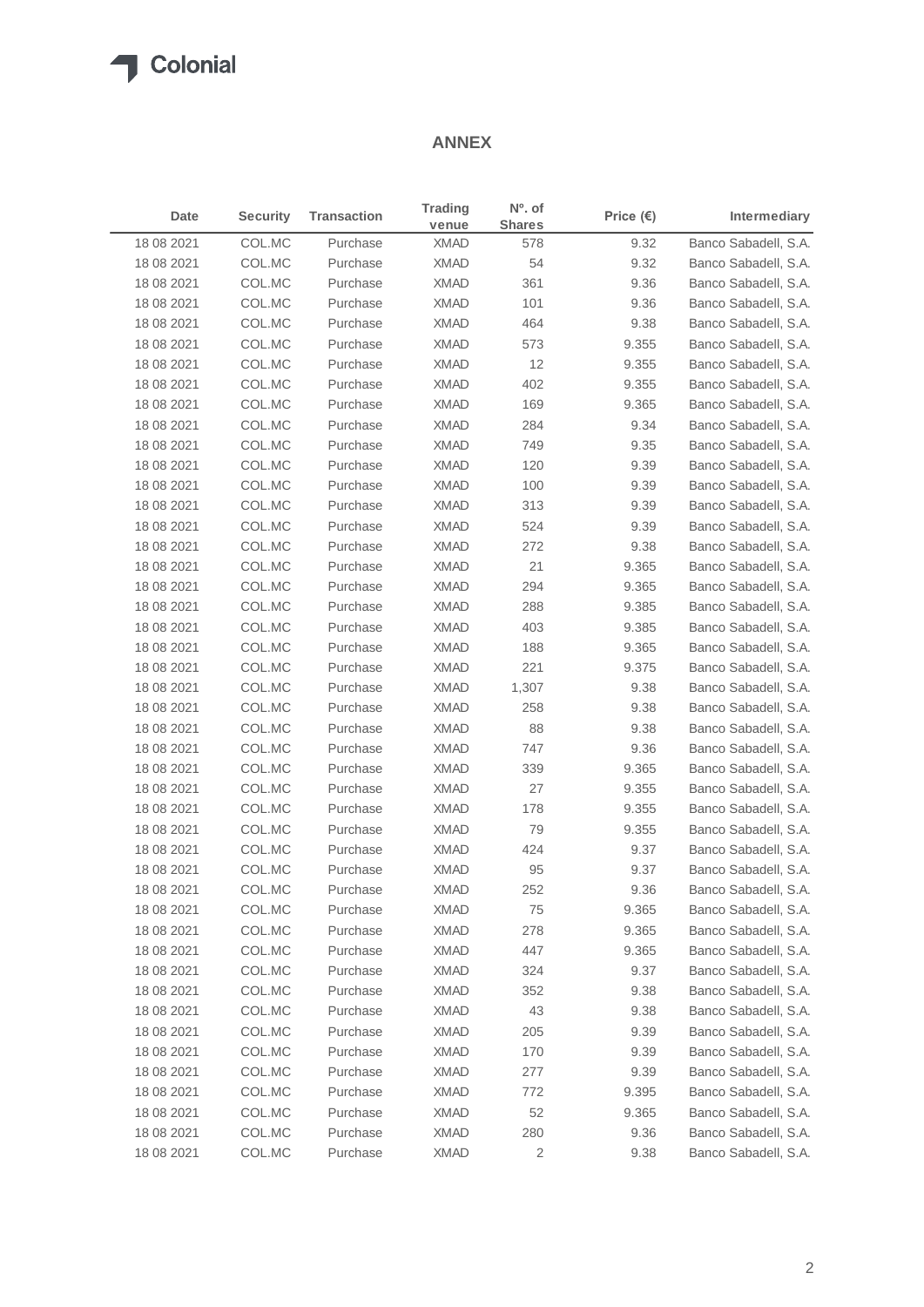| Date       | <b>Security</b> | <b>Transaction</b> | Trading     | $No$ . of     | Price $(\epsilon)$ | Intermediary         |
|------------|-----------------|--------------------|-------------|---------------|--------------------|----------------------|
|            |                 |                    | venue       | <b>Shares</b> |                    |                      |
| 18 08 2021 | COL.MC          | Purchase           | <b>XMAD</b> | 575           | 9.37               | Banco Sabadell, S.A. |
| 18 08 2021 | COL.MC          | Purchase           | <b>XMAD</b> | 20            | 9.365              | Banco Sabadell, S.A. |
| 18 08 2021 | COL.MC          | Purchase           | <b>XMAD</b> | 368           | 9.385              | Banco Sabadell, S.A. |
| 18 08 2021 | COL.MC          | Purchase           | <b>XMAD</b> | 234           | 9.385              | Banco Sabadell, S.A. |
| 18 08 2021 | COL.MC          | Purchase           | <b>XMAD</b> | 2             | 9.385              | Banco Sabadell, S.A. |
| 18 08 2021 | COL.MC          | Purchase           | <b>XMAD</b> | 937           | 9.385              | Banco Sabadell, S.A. |
| 18 08 2021 | COL.MC          | Purchase           | <b>XMAD</b> | 334           | 9.385              | Banco Sabadell, S.A. |
| 18 08 2021 | COL.MC          | Purchase           | <b>XMAD</b> | 31            | 9.37               | Banco Sabadell, S.A. |
| 18 08 2021 | COL.MC          | Purchase           | <b>XMAD</b> | 245           | 9.37               | Banco Sabadell, S.A. |
| 18 08 2021 | COL.MC          | Purchase           | <b>XMAD</b> | 941           | 9.365              | Banco Sabadell, S.A. |
| 18 08 2021 | COL.MC          | Purchase           | <b>XMAD</b> | 43            | 9.365              | Banco Sabadell, S.A. |
| 18 08 2021 | COL.MC          | Purchase           | <b>XMAD</b> | 59            | 9.37               | Banco Sabadell, S.A. |
| 18 08 2021 | COL.MC          | Purchase           | <b>XMAD</b> | 596           | 9.37               | Banco Sabadell, S.A. |
| 18 08 2021 | COL.MC          | Purchase           | <b>XMAD</b> | 244           | 9.355              | Banco Sabadell, S.A. |
| 18 08 2021 | COL.MC          | Purchase           | <b>XMAD</b> | 31            | 9.37               | Banco Sabadell, S.A. |
| 18 08 2021 | COL.MC          | Purchase           | <b>XMAD</b> | 301           | 9.37               | Banco Sabadell, S.A. |
| 18 08 2021 | COL.MC          | Purchase           | <b>XMAD</b> | 282           | 9.375              | Banco Sabadell, S.A. |
| 18 08 2021 | COL.MC          | Purchase           | <b>XMAD</b> | 53            | 9.385              | Banco Sabadell, S.A. |
| 18 08 2021 | COL.MC          | Purchase           | <b>XMAD</b> | 15            | 9.405              | Banco Sabadell, S.A. |
| 18 08 2021 | COL.MC          | Purchase           | <b>XMAD</b> | 2,652         | 9.405              | Banco Sabadell, S.A. |
| 18 08 2021 | COL.MC          | Purchase           | <b>XMAD</b> | 7,432         | 9.405              | Banco Sabadell, S.A. |
| 18 08 2021 | COL.MC          | Purchase           | <b>XMAD</b> | 271           | 9.375              | Banco Sabadell, S.A. |
| 18 08 2021 | COL.MC          | Purchase           | <b>XMAD</b> | 54            | 9.38               | Banco Sabadell, S.A. |
| 18 08 2021 | COL.MC          | Purchase           | <b>XMAD</b> | 160           | 9.38               | Banco Sabadell, S.A. |
| 18 08 2021 | COL.MC          | Purchase           | <b>XMAD</b> | 365           | 9.38               | Banco Sabadell, S.A. |
| 18 08 2021 | COL.MC          | Purchase           | <b>XMAD</b> | 106           | 9.375              | Banco Sabadell, S.A. |
| 18 08 2021 | COL.MC          | Purchase           | <b>XMAD</b> | 74            | 9.375              | Banco Sabadell, S.A. |
| 18 08 2021 | COL.MC          | Purchase           | <b>XMAD</b> | 127           | 9.375              | Banco Sabadell, S.A. |
| 18 08 2021 | COL.MC          | Purchase           | <b>XMAD</b> | 317           | 9.37               | Banco Sabadell, S.A. |
| 18 08 2021 | COL.MC          | Purchase           | <b>XMAD</b> | 259           | 9.385              | Banco Sabadell, S.A. |
| 18 08 2021 | COL.MC          | Purchase           | <b>XMAD</b> | 187           | 9.38               | Banco Sabadell, S.A. |
| 18 08 2021 | COL.MC          | Purchase           | <b>XMAD</b> | 195           | 9.38               | Banco Sabadell, S.A. |
| 18 08 2021 | COL.MC          | Purchase           | <b>XMAD</b> | 380           | 9.36               | Banco Sabadell, S.A. |
| 18 08 2021 | COL.MC          | Purchase           | XMAD        | 419           | 9.38               | Banco Sabadell, S.A. |
| 18 08 2021 | COL.MC          | Purchase           | XMAD        | 398           | 9.38               | Banco Sabadell, S.A. |
| 18 08 2021 | COL.MC          | Purchase           | XMAD        | 9             | 9.38               | Banco Sabadell, S.A. |
| 18 08 2021 | COL.MC          | Purchase           | XMAD        | 259           | 9.385              | Banco Sabadell, S.A. |
| 18 08 2021 | COL.MC          | Purchase           | XMAD        | 295           | 9.39               | Banco Sabadell, S.A. |
| 18 08 2021 | COL.MC          | Purchase           | XMAD        | 92            | 9.39               | Banco Sabadell, S.A. |
| 18 08 2021 | COL.MC          | Purchase           | XMAD        | 547           | 9.39               | Banco Sabadell, S.A. |
| 18 08 2021 | COL.MC          | Purchase           | XMAD        | 130           | 9.39               | Banco Sabadell, S.A. |
| 18 08 2021 | COL.MC          | Purchase           | XMAD        | 963           | 9.395              | Banco Sabadell, S.A. |
| 18 08 2021 | COL.MC          | Purchase           | XMAD        | 700           | 9.39               | Banco Sabadell, S.A. |
| 18 08 2021 | COL.MC          | Purchase           | XMAD        | 110           | 9.39               | Banco Sabadell, S.A. |
| 18 08 2021 | COL.MC          | Purchase           | <b>XMAD</b> | 598           | 9.39               | Banco Sabadell, S.A. |
| 18 08 2021 | COL.MC          | Purchase           | XMAD        | 499           | 9.395              | Banco Sabadell, S.A. |
| 18 08 2021 | COL.MC          | Purchase           | XMAD        | 365           | 9.395              | Banco Sabadell, S.A. |
| 18 08 2021 | COL.MC          | Purchase           | XMAD        | 274           | 9.395              | Banco Sabadell, S.A. |
| 18 08 2021 | COL.MC          | Purchase           | XMAD        | 584           | 9.38               | Banco Sabadell, S.A. |
| 18 08 2021 | COL.MC          | Purchase           | XMAD        | 316           | 9.37               | Banco Sabadell, S.A. |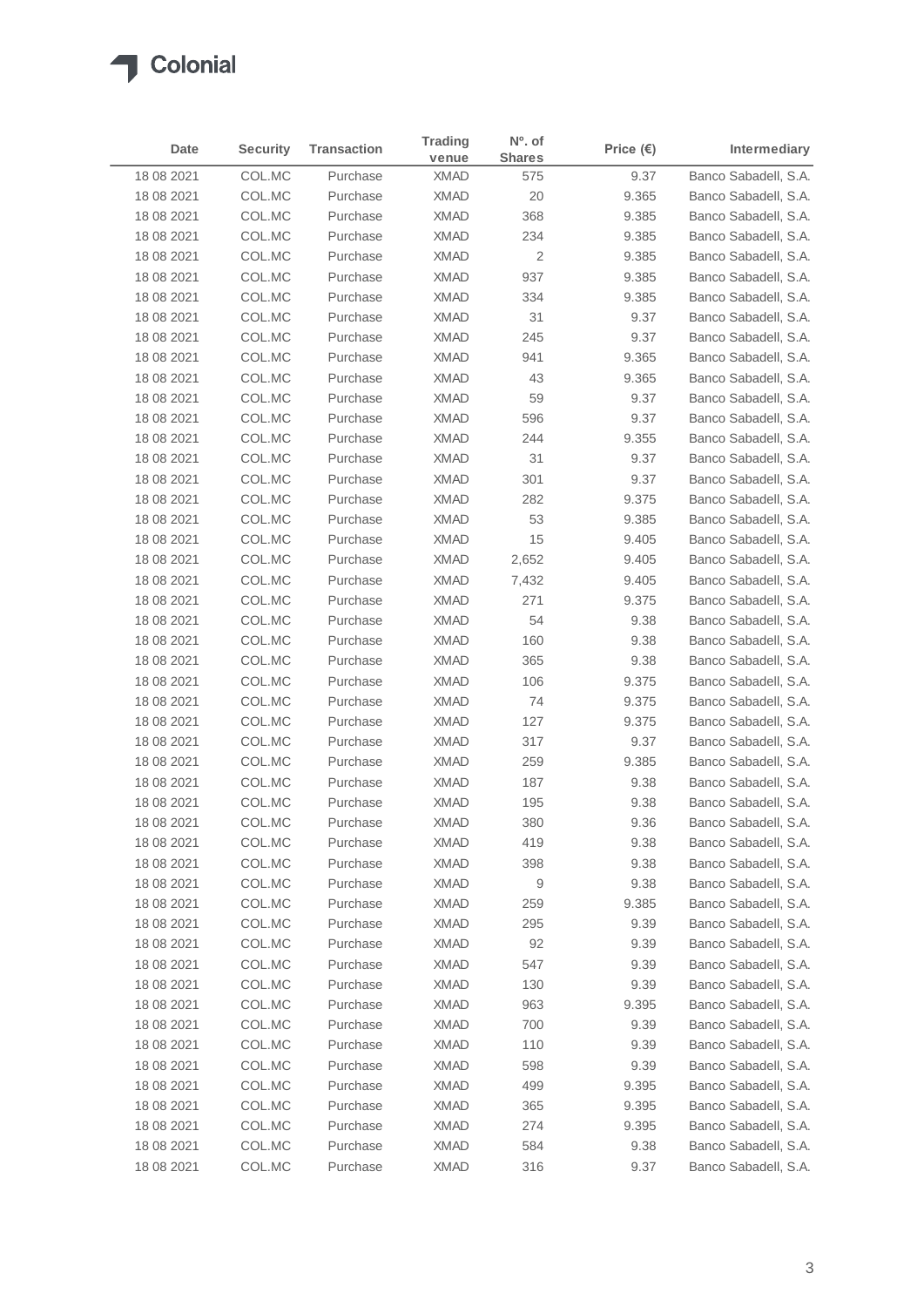# Colonial

| <b>Date</b> | <b>Security</b> | <b>Transaction</b> | <b>Trading</b><br>venue | Nº. of<br><b>Shares</b> | Price $(\epsilon)$ | <b>Intermediary</b>  |
|-------------|-----------------|--------------------|-------------------------|-------------------------|--------------------|----------------------|
| 18 08 2021  | COL.MC          | Purchase           | <b>XMAD</b>             | 555                     | 9.37               | Banco Sabadell, S.A. |
| 18 08 2021  | COL.MC          | Purchase           | <b>XMAD</b>             | 253                     | 9.38               | Banco Sabadell, S.A. |
| 18 08 2021  | COL.MC          | Purchase           | <b>XMAD</b>             | 159                     | 9.38               | Banco Sabadell, S.A. |
| 18 08 2021  | COL.MC          | Purchase           | <b>XMAD</b>             | 288                     | 9.37               | Banco Sabadell, S.A. |
| 18 08 2021  | COL.MC          | Purchase           | <b>XMAD</b>             | 209                     | 9.36               | Banco Sabadell, S.A. |
| 18 08 2021  | COL.MC          | Purchase           | <b>XMAD</b>             | 255                     | 9.36               | Banco Sabadell, S.A. |
| 18 08 2021  | COL.MC          | Purchase           | <b>XMAD</b>             | 271                     | 9.36               | Banco Sabadell, S.A. |
| 19 08 2021  | COL.MC          | Purchase           | <b>XMAD</b>             | 321                     | 9.355              | Banco Sabadell, S.A. |
| 19 08 2021  | COL.MC          | Purchase           | <b>XMAD</b>             | 319                     | 9.345              | Banco Sabadell, S.A. |
| 19 08 2021  | COL.MC          | Purchase           | <b>XMAD</b>             | 130                     | 9.31               | Banco Sabadell, S.A. |
| 19 08 2021  | COL.MC          | Purchase           | <b>XMAD</b>             | 194                     | 9.31               | Banco Sabadell, S.A. |
| 19 08 2021  | COL.MC          | Purchase           | <b>XMAD</b>             | 54                      | 9.35               | Banco Sabadell, S.A. |
| 19 08 2021  | COL.MC          | Purchase           | <b>XMAD</b>             | 54                      | 9.35               | Banco Sabadell, S.A. |
| 19 08 2021  | COL.MC          | Purchase           | <b>XMAD</b>             | 41                      | 9.35               | Banco Sabadell, S.A. |
| 19 08 2021  | COL.MC          | Purchase           | <b>XMAD</b>             | 640                     | 9.34               | Banco Sabadell, S.A. |
| 19 08 2021  | COL.MC          | Purchase           | <b>XMAD</b>             | 196                     | 9.36               | Banco Sabadell, S.A. |
| 19 08 2021  | COL.MC          | Purchase           | <b>XMAD</b>             | 286                     | 9.36               | Banco Sabadell, S.A. |
| 19 08 2021  | COL.MC          | Purchase           | <b>XMAD</b>             | 272                     | 9.37               | Banco Sabadell, S.A. |
| 19 08 2021  | COL.MC          | Purchase           | <b>XMAD</b>             | 165                     | 9.37               | Banco Sabadell, S.A. |
| 19 08 2021  | COL.MC          | Purchase           | <b>XMAD</b>             | 397                     | 9.38               | Banco Sabadell, S.A. |
| 19 08 2021  | COL.MC          | Purchase           | <b>XMAD</b>             | 117                     | 9.365              | Banco Sabadell, S.A. |
| 19 08 2021  | COL.MC          | Purchase           | <b>XMAD</b>             | 705                     | 9.37               | Banco Sabadell, S.A. |
| 19 08 2021  | COL.MC          | Purchase           | <b>XMAD</b>             | 286                     | 9.345              | Banco Sabadell, S.A. |
| 19 08 2021  | COL.MC          | Purchase           | <b>XMAD</b>             | 350                     | 9.35               | Banco Sabadell, S.A. |
| 19 08 2021  | COL.MC          | Purchase           | <b>XMAD</b>             | 202                     | 9.345              | Banco Sabadell, S.A. |
| 19 08 2021  | COL.MC          | Purchase           | <b>XMAD</b>             | 95                      | 9.355              | Banco Sabadell, S.A. |
| 19 08 2021  | COL.MC          | Purchase           | <b>XMAD</b>             | 359                     | 9.38               | Banco Sabadell, S.A. |
| 19 08 2021  | COL.MC          | Purchase           | <b>XMAD</b>             | 52                      | 9.34               | Banco Sabadell, S.A. |
| 19 08 2021  | COL.MC          | Purchase           | <b>XMAD</b>             | 293                     | 9.34               | Banco Sabadell, S.A. |
| 19 08 2021  | COL.MC          | Purchase           | <b>XMAD</b>             | 155                     | 9.345              | Banco Sabadell, S.A. |
| 19 08 2021  | COL.MC          | Purchase           | <b>XMAD</b>             | 44                      | 9.345              | Banco Sabadell, S.A. |
| 19 08 2021  | COL.MC          | Purchase           | <b>XMAD</b>             | 155                     | 9.345              | Banco Sabadell, S.A. |
| 19 08 2021  | COL.MC          | Purchase           | XMAD                    | 377                     | 9.34               | Banco Sabadell, S.A. |
| 19 08 2021  | COL.MC          | Purchase           | <b>XMAD</b>             | 341                     | 9.35               | Banco Sabadell, S.A. |
| 19 08 2021  | COL.MC          | Purchase           | <b>XMAD</b>             | 64                      | 9.3                | Banco Sabadell, S.A. |
| 19 08 2021  | COL.MC          | Purchase           | XMAD                    | 388                     | 9.29               | Banco Sabadell, S.A. |
| 19 08 2021  | COL.MC          | Purchase           | XMAD                    | 262                     | 9.29               | Banco Sabadell, S.A. |
| 19 08 2021  | COL.MC          | Purchase           | XMAD                    | 224                     | 9.3                | Banco Sabadell, S.A. |
| 19 08 2021  | COL.MC          | Purchase           | XMAD                    | 64                      | 9.29               | Banco Sabadell, S.A. |
| 19 08 2021  | COL.MC          | Purchase           | XMAD                    | 267                     | 9.315              | Banco Sabadell, S.A. |
| 19 08 2021  | COL.MC          | Purchase           | XMAD                    | 106                     | 9.31               | Banco Sabadell, S.A. |
| 19 08 2021  | COL.MC          | Purchase           | XMAD                    | 273                     | 9.29               | Banco Sabadell, S.A. |
| 19 08 2021  | COL.MC          | Purchase           | XMAD                    | 4                       | 9.285              | Banco Sabadell, S.A. |
| 19 08 2021  | COL.MC          | Purchase           | XMAD                    | 2,117                   | 9.285              | Banco Sabadell, S.A. |
| 19 08 2021  | COL.MC          | Purchase           | XMAD                    | 15                      | 9.34               | Banco Sabadell, S.A. |
| 19 08 2021  | COL.MC          | Purchase           | XMAD                    | 227                     | 9.34               | Banco Sabadell, S.A. |
| 19 08 2021  | COL.MC          | Purchase           | XMAD                    | 62                      | 9.34               | Banco Sabadell, S.A. |
| 19 08 2021  | COL.MC          | Purchase           | XMAD                    | 234                     | 9.34               | Banco Sabadell, S.A. |
| 19 08 2021  | COL.MC          | Purchase           | XMAD                    | 62                      | 9.34               | Banco Sabadell, S.A. |
| 19 08 2021  | COL.MC          | Purchase           | <b>XMAD</b>             | 271                     | 9.33               | Banco Sabadell, S.A. |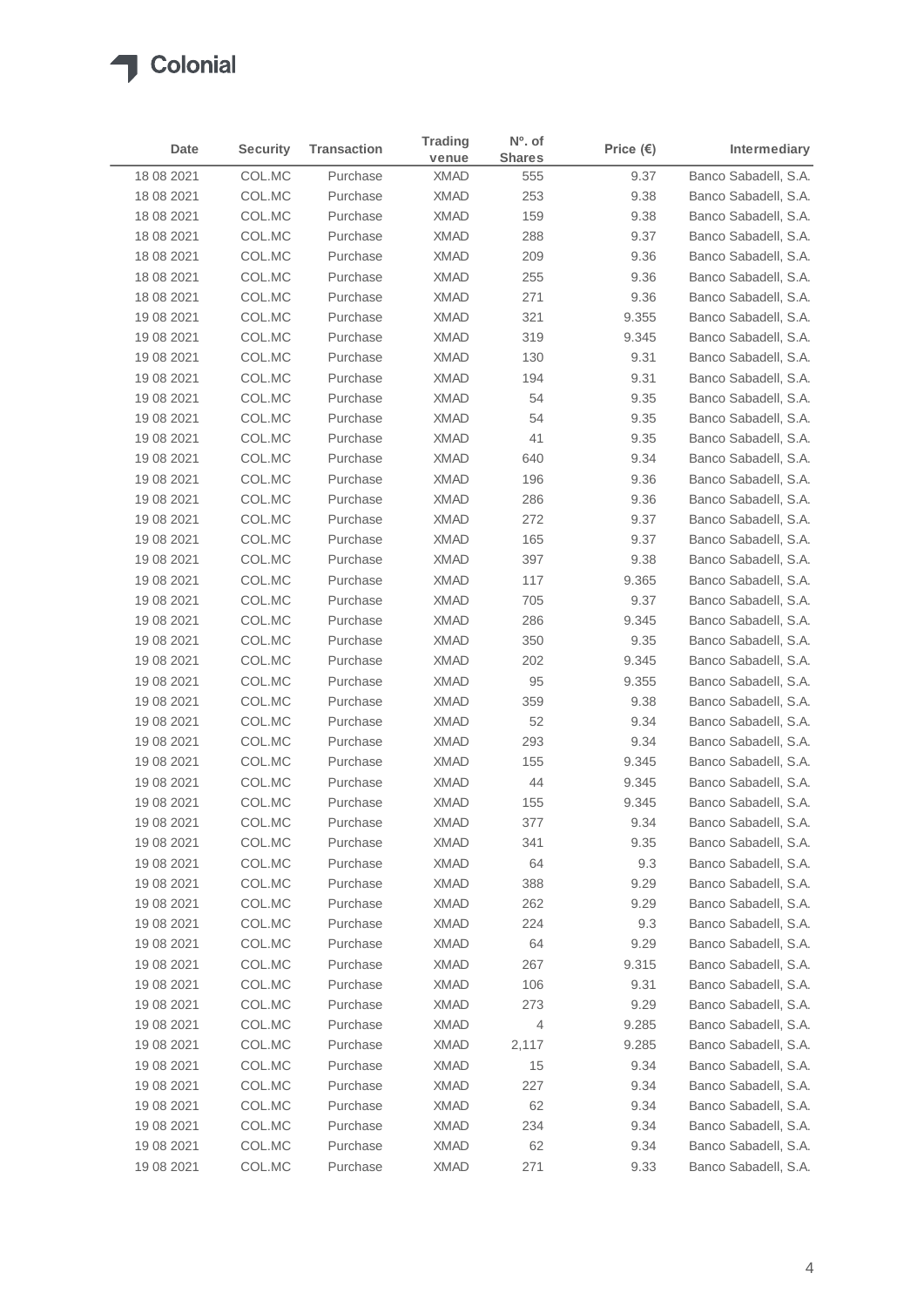|             |                 |                    | <b>Trading</b> | $No$ . of      |                    |                      |
|-------------|-----------------|--------------------|----------------|----------------|--------------------|----------------------|
| <b>Date</b> | <b>Security</b> | <b>Transaction</b> | venue          | <b>Shares</b>  | Price $(\epsilon)$ | Intermediary         |
| 19 08 2021  | COL.MC          | Purchase           | <b>XMAD</b>    | 317            | 9.345              | Banco Sabadell, S.A. |
| 19 08 2021  | COL.MC          | Purchase           | <b>XMAD</b>    | 111            | 9.34               | Banco Sabadell, S.A. |
| 19 08 2021  | COL.MC          | Purchase           | <b>XMAD</b>    | 52             | 9.35               | Banco Sabadell, S.A. |
| 19 08 2021  | COL.MC          | Purchase           | <b>XMAD</b>    | 184            | 9.35               | Banco Sabadell, S.A. |
| 19 08 2021  | COL.MC          | Purchase           | <b>XMAD</b>    | 318            | 9.355              | Banco Sabadell, S.A. |
| 19 08 2021  | COL.MC          | Purchase           | <b>XMAD</b>    | 68             | 9.355              | Banco Sabadell, S.A. |
| 19 08 2021  | COL.MC          | Purchase           | <b>XMAD</b>    | 171            | 9.34               | Banco Sabadell, S.A. |
| 19 08 2021  | COL.MC          | Purchase           | <b>XMAD</b>    | 295            | 9.345              | Banco Sabadell, S.A. |
| 19 08 2021  | COL.MC          | Purchase           | <b>XMAD</b>    | 5              | 9.345              | Banco Sabadell, S.A. |
| 19 08 2021  | COL.MC          | Purchase           | <b>XMAD</b>    | 147            | 9.345              | Banco Sabadell, S.A. |
| 19 08 2021  | COL.MC          | Purchase           | <b>XMAD</b>    | 366            | 9.355              | Banco Sabadell, S.A. |
| 19 08 2021  | COL.MC          | Purchase           | <b>XMAD</b>    | 304            | 9.355              | Banco Sabadell, S.A. |
| 19 08 2021  | COL.MC          | Purchase           | <b>XMAD</b>    | 281            | 9.35               | Banco Sabadell, S.A. |
| 19 08 2021  | COL.MC          | Purchase           | <b>XMAD</b>    | 349            | 9.34               | Banco Sabadell, S.A. |
| 19 08 2021  | COL.MC          | Purchase           | <b>XMAD</b>    | 34             | 9.35               | Banco Sabadell, S.A. |
| 19 08 2021  | COL.MC          | Purchase           | <b>XMAD</b>    | 425            | 9.355              | Banco Sabadell, S.A. |
| 19 08 2021  | COL.MC          | Purchase           | <b>XMAD</b>    | 454            | 9.355              | Banco Sabadell, S.A. |
| 19 08 2021  | COL.MC          | Purchase           | <b>XMAD</b>    | 402            | 9.36               | Banco Sabadell, S.A. |
| 19 08 2021  | COL.MC          | Purchase           | <b>XMAD</b>    | 106            | 9.36               | Banco Sabadell, S.A. |
| 19 08 2021  | COL.MC          | Purchase           | <b>XMAD</b>    | 156            | 9.36               | Banco Sabadell, S.A. |
| 19 08 2021  | COL.MC          | Purchase           | <b>XMAD</b>    | 349            | 9.35               | Banco Sabadell, S.A. |
| 19 08 2021  | COL.MC          | Purchase           | <b>XMAD</b>    | $\overline{4}$ | 9.345              | Banco Sabadell, S.A. |
| 19 08 2021  | COL.MC          | Purchase           | <b>XMAD</b>    | 29             | 9.345              | Banco Sabadell, S.A. |
| 19 08 2021  | COL.MC          | Purchase           | <b>XMAD</b>    | 319            | 9.345              | Banco Sabadell, S.A. |
| 19 08 2021  | COL.MC          | Purchase           | <b>XMAD</b>    | 3              | 9.345              | Banco Sabadell, S.A. |
| 19 08 2021  | COL.MC          | Purchase           | <b>XMAD</b>    | 308            | 9.34               | Banco Sabadell, S.A. |
| 19 08 2021  | COL.MC          | Purchase           | <b>XMAD</b>    | 1,091          | 9.31               | Banco Sabadell, S.A. |
| 19 08 2021  | COL.MC          | Purchase           | <b>XMAD</b>    | 457            | 9.31               | Banco Sabadell, S.A. |
| 19 08 2021  | COL.MC          | Purchase           | <b>XMAD</b>    | 619            | 9.31               | Banco Sabadell, S.A. |
| 19 08 2021  | COL.MC          | Purchase           | <b>XMAD</b>    | 581            | 9.355              | Banco Sabadell, S.A. |
| 19 08 2021  | COL.MC          | Purchase           | <b>XMAD</b>    | 319            | 9.355              | Banco Sabadell, S.A. |
| 19 08 2021  | COL.MC          | Purchase           | <b>XMAD</b>    | 163            | 9.355              | Banco Sabadell, S.A. |
| 19 08 2021  | COL.MC          | Purchase           | <b>XMAD</b>    | 195            | 9.36               | Banco Sabadell, S.A. |
| 19 08 2021  | COL.MC          | Purchase           | <b>XMAD</b>    | 57             | 9.36               | Banco Sabadell, S.A. |
| 19 08 2021  | COL.MC          | Purchase           | XMAD           | 54             | 9.37               | Banco Sabadell, S.A. |
| 19 08 2021  | COL.MC          | Purchase           | XMAD           | 117            | 9.37               | Banco Sabadell, S.A. |
| 19 08 2021  | COL.MC          | Purchase           | XMAD           | 54             | 9.37               | Banco Sabadell, S.A. |
| 19 08 2021  | COL.MC          | Purchase           | XMAD           | 531            | 9.37               | Banco Sabadell, S.A. |
| 19 08 2021  | COL.MC          | Purchase           | <b>XMAD</b>    | 91             | 9.365              | Banco Sabadell, S.A. |
| 19 08 2021  | COL.MC          | Purchase           | XMAD           | 101            | 9.365              | Banco Sabadell, S.A. |
| 19 08 2021  | COL.MC          | Purchase           | XMAD           | 25             | 9.365              | Banco Sabadell, S.A. |
| 19 08 2021  | COL.MC          | Purchase           | XMAD           | 413            | 9.365              | Banco Sabadell, S.A. |
| 19 08 2021  | COL.MC          | Purchase           | XMAD           | 291            | 9.365              | Banco Sabadell, S.A. |
| 19 08 2021  | COL.MC          | Purchase           | XMAD           | 294            | 9.355              | Banco Sabadell, S.A. |
| 19 08 2021  | COL.MC          | Purchase           | XMAD           | 95             | 9.36               | Banco Sabadell, S.A. |
| 19 08 2021  | COL.MC          | Purchase           | XMAD           | 184            | 9.36               | Banco Sabadell, S.A. |
| 19 08 2021  | COL.MC          | Purchase           | XMAD           | 146            | 9.38               | Banco Sabadell, S.A. |
| 19 08 2021  | COL.MC          | Purchase           | XMAD           | 368            | 9.38               | Banco Sabadell, S.A. |
| 19 08 2021  | COL.MC          | Purchase           | XMAD           | 188            | 9.38               | Banco Sabadell, S.A. |
| 19 08 2021  | COL.MC          | Purchase           | <b>XMAD</b>    | 177            | 9.38               | Banco Sabadell, S.A. |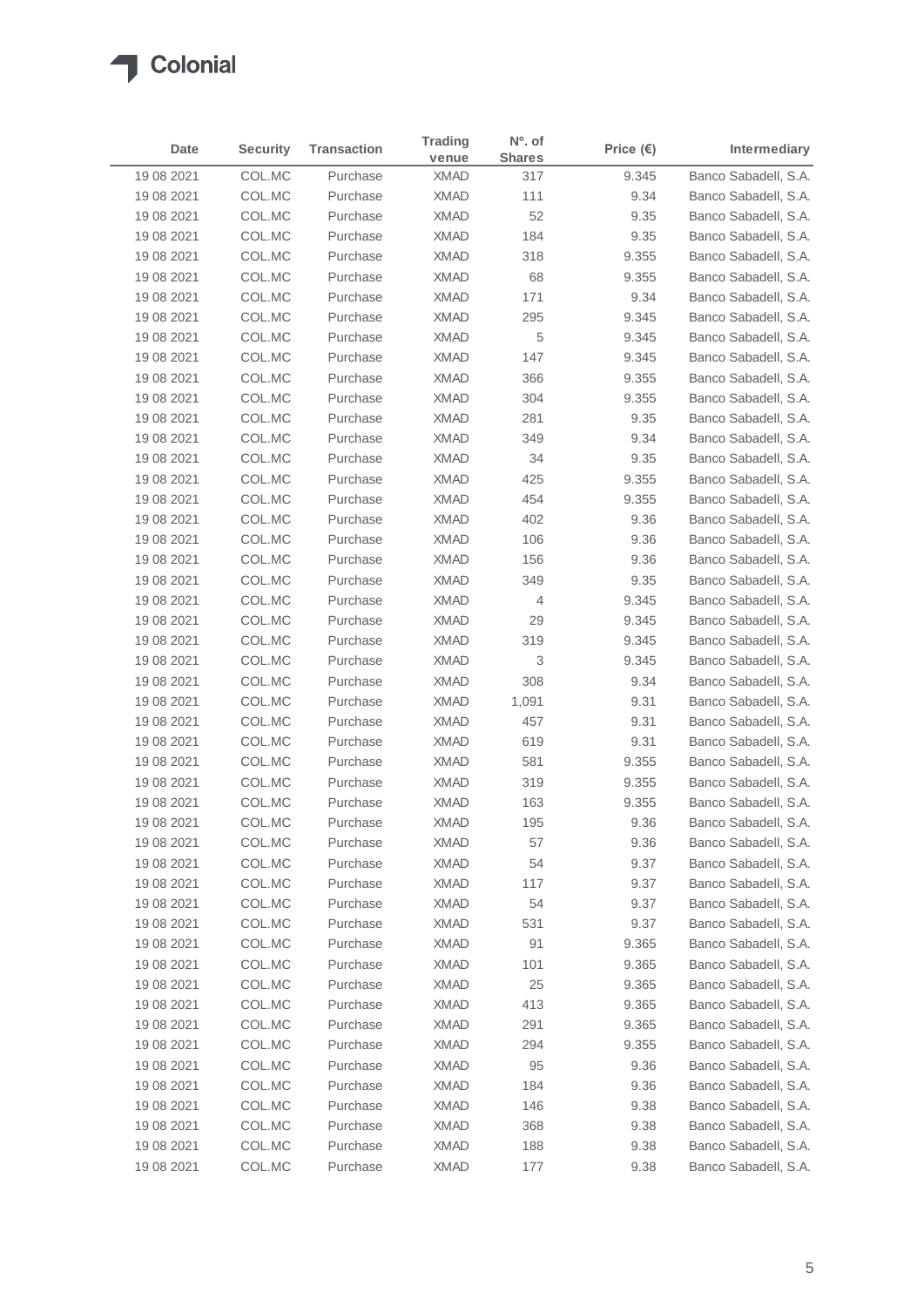|             |                 |                    | <b>Trading</b> | $No$ . of        |                    |                      |
|-------------|-----------------|--------------------|----------------|------------------|--------------------|----------------------|
| <b>Date</b> | <b>Security</b> | <b>Transaction</b> | venue          | <b>Shares</b>    | Price $(\epsilon)$ | Intermediary         |
| 19 08 2021  | COL.MC          | Purchase           | <b>XMAD</b>    | 28               | 9.37               | Banco Sabadell, S.A. |
| 19 08 2021  | COL.MC          | Purchase           | <b>XMAD</b>    | 58               | 9.37               | Banco Sabadell, S.A. |
| 19 08 2021  | COL.MC          | Purchase           | <b>XMAD</b>    | 174              | 9.37               | Banco Sabadell, S.A. |
| 19 08 2021  | COL.MC          | Purchase           | <b>XMAD</b>    | 379              | 9.375              | Banco Sabadell, S.A. |
| 19 08 2021  | COL.MC          | Purchase           | <b>XMAD</b>    | 32               | 9.365              | Banco Sabadell, S.A. |
| 19 08 2021  | COL.MC          | Purchase           | <b>XMAD</b>    | 260              | 9.37               | Banco Sabadell, S.A. |
| 19 08 2021  | COL.MC          | Purchase           | <b>XMAD</b>    | 865              | 9.37               | Banco Sabadell, S.A. |
| 19 08 2021  | COL.MC          | Purchase           | <b>XMAD</b>    | 242              | 9.375              | Banco Sabadell, S.A. |
| 19 08 2021  | COL.MC          | Purchase           | <b>XMAD</b>    | 368              | 9.38               | Banco Sabadell, S.A. |
| 19 08 2021  | COL.MC          | Purchase           | <b>XMAD</b>    | 39               | 9.375              | Banco Sabadell, S.A. |
| 19 08 2021  | COL.MC          | Purchase           | <b>XMAD</b>    | 45               | 9.375              | Banco Sabadell, S.A. |
| 19 08 2021  | COL.MC          | Purchase           | <b>XMAD</b>    | 35               | 9.375              | Banco Sabadell, S.A. |
| 19 08 2021  | COL.MC          | Purchase           | <b>XMAD</b>    | 156              | 9.375              | Banco Sabadell, S.A. |
| 19 08 2021  | COL.MC          | Purchase           | <b>XMAD</b>    | 17               | 9.37               | Banco Sabadell, S.A. |
| 19 08 2021  | COL.MC          | Purchase           | <b>XMAD</b>    | 227              | 9.37               | Banco Sabadell, S.A. |
| 19 08 2021  | COL.MC          | Purchase           | <b>XMAD</b>    | 2,500            | 9.385              | Banco Sabadell, S.A. |
| 19 08 2021  | COL.MC          | Purchase           | <b>XMAD</b>    | 600              | 9.385              | Banco Sabadell, S.A. |
| 19 08 2021  | COL.MC          | Purchase           | <b>XMAD</b>    | 367              | 9.385              | Banco Sabadell, S.A. |
| 19 08 2021  | COL.MC          | Purchase           | <b>XMAD</b>    | 159              | 9.385              | Banco Sabadell, S.A. |
| 19 08 2021  | COL.MC          | Purchase           | <b>XMAD</b>    | 12               | 9.385              | Banco Sabadell, S.A. |
| 19 08 2021  | COL.MC          | Purchase           | <b>XMAD</b>    | 131              | 9.385              | Banco Sabadell, S.A. |
| 19 08 2021  | COL.MC          | Purchase           | <b>XMAD</b>    | 650              | 9.385              | Banco Sabadell, S.A. |
| 19 08 2021  | COL.MC          | Purchase           | <b>XMAD</b>    | 581              | 9.385              | Banco Sabadell, S.A. |
| 19 08 2021  | COL.MC          | Purchase           | <b>XMAD</b>    | 208              | 9.37               | Banco Sabadell, S.A. |
| 19 08 2021  | COL.MC          | Purchase           | <b>XMAD</b>    | 140              | 9.37               | Banco Sabadell, S.A. |
| 19 08 2021  | COL.MC          | Purchase           | <b>XMAD</b>    | $\boldsymbol{9}$ | 9.37               | Banco Sabadell, S.A. |
| 19 08 2021  | COL.MC          | Purchase           | <b>XMAD</b>    | 340              | 9.37               | Banco Sabadell, S.A. |
| 19 08 2021  | COL.MC          | Purchase           | <b>XMAD</b>    | 963              | 9.345              | Banco Sabadell, S.A. |
| 19 08 2021  | COL.MC          | Purchase           | <b>XMAD</b>    | 500              | 9.345              | Banco Sabadell, S.A. |
| 19 08 2021  | COL.MC          | Purchase           | <b>XMAD</b>    | 1,028            | 9.345              | Banco Sabadell, S.A. |
| 19 08 2021  | COL.MC          | Purchase           | <b>XMAD</b>    | 9                | 9.345              | Banco Sabadell, S.A. |
| 19 08 2021  | COL.MC          | Purchase           | <b>XMAD</b>    | 469              | 9.365              | Banco Sabadell, S.A. |
| 19 08 2021  | COL.MC          | Purchase           | <b>XMAD</b>    | 500              | 9.365              | Banco Sabadell, S.A. |
| 19 08 2021  | COL.MC          | Purchase           | <b>XMAD</b>    | 1,299            | 9.365              | Banco Sabadell, S.A. |
| 19 08 2021  | COL.MC          | Purchase           | <b>XMAD</b>    | 232              | 9.365              | Banco Sabadell, S.A. |
| 19 08 2021  | COL.MC          | Purchase           | XMAD           | 2,970            | 9.375              | Banco Sabadell, S.A. |
| 20 08 2021  | COL.MC          | Purchase           | XMAD           | 622              | 9.355              | Banco Sabadell, S.A. |
| 20 08 2021  | COL.MC          | Purchase           | XMAD           | 395              | 9.345              | Banco Sabadell, S.A. |
| 20 08 2021  | COL.MC          | Purchase           | <b>XMAD</b>    | 77               | 9.345              | Banco Sabadell, S.A. |
| 20 08 2021  | COL.MC          | Purchase           | XMAD           | 10               | 9.34               | Banco Sabadell, S.A. |
| 20 08 2021  | COL.MC          | Purchase           | XMAD           | 375              | 9.34               | Banco Sabadell, S.A. |
| 20 08 2021  | COL.MC          | Purchase           | XMAD           | 683              | 9.34               | Banco Sabadell, S.A. |
| 20 08 2021  | COL.MC          | Purchase           | XMAD           | 738              | 9.325              | Banco Sabadell, S.A. |
| 20 08 2021  | COL.MC          | Purchase           | XMAD           | 235              | 9.32               | Banco Sabadell, S.A. |
| 20 08 2021  | COL.MC          | Purchase           | XMAD           | 92               | 9.34               | Banco Sabadell, S.A. |
| 20 08 2021  | COL.MC          | Purchase           | XMAD           | 323              | 9.34               | Banco Sabadell, S.A. |
| 20 08 2021  | COL.MC          | Purchase           | XMAD           | 174              | 9.335              | Banco Sabadell, S.A. |
| 20 08 2021  | COL.MC          | Purchase           | XMAD           | 76               | 9.325              | Banco Sabadell, S.A. |
| 20 08 2021  | COL.MC          | Purchase           | XMAD           | 381              | 9.325              | Banco Sabadell, S.A. |
| 20 08 2021  | COL.MC          | Purchase           | <b>XMAD</b>    | 157              | 9.325              | Banco Sabadell, S.A. |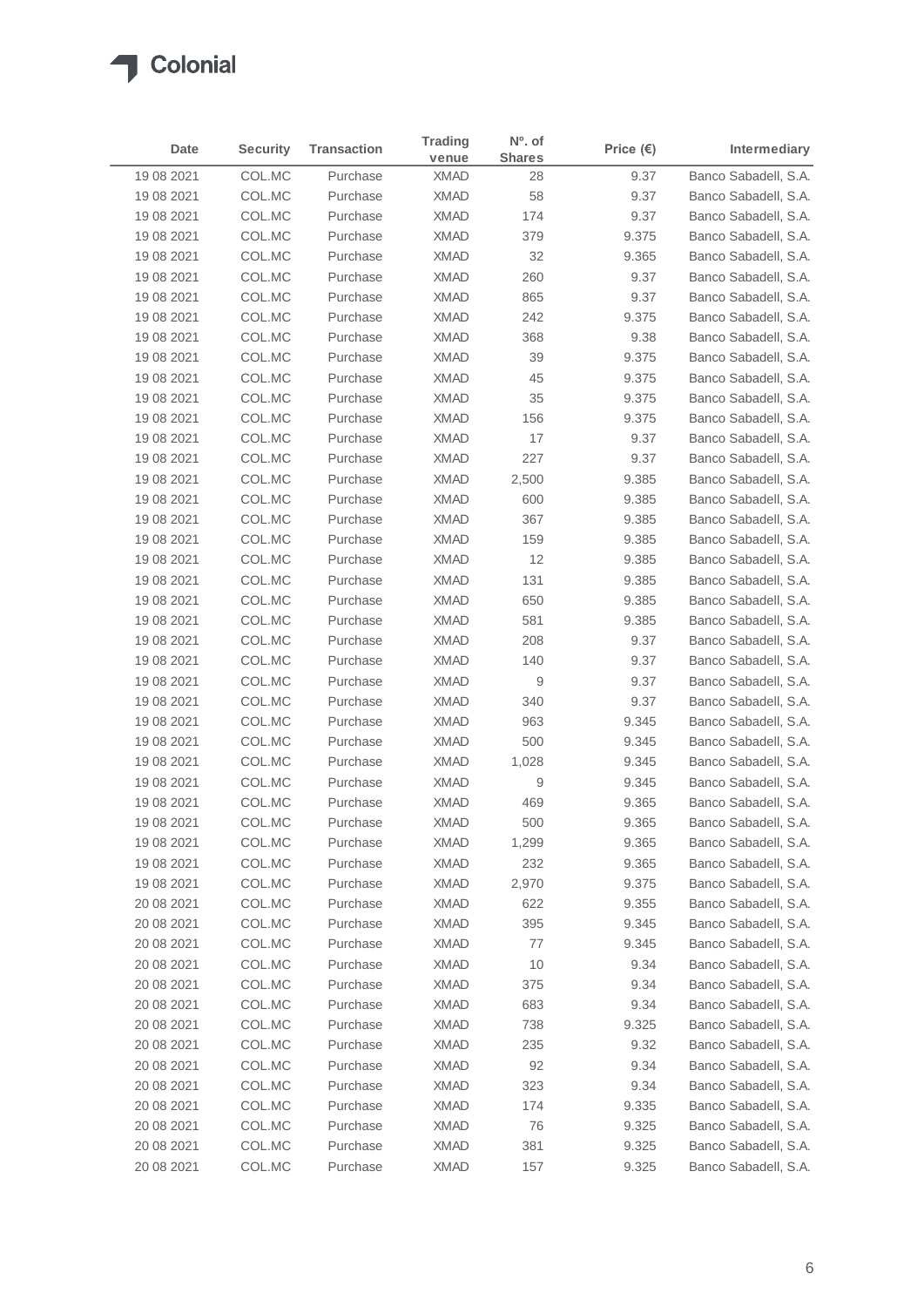# Colonial

| Date       | <b>Security</b> | <b>Transaction</b> | <b>Trading</b><br>venue | Nº. of<br><b>Shares</b> | Price $(\epsilon)$ | Intermediary         |
|------------|-----------------|--------------------|-------------------------|-------------------------|--------------------|----------------------|
| 20 08 2021 | COL.MC          | Purchase           | <b>XMAD</b>             | 436                     | 9.265              | Banco Sabadell, S.A. |
| 20 08 2021 | COL.MC          | Purchase           | <b>XMAD</b>             | 668                     | 9.265              | Banco Sabadell, S.A. |
| 20 08 2021 | COL.MC          | Purchase           | <b>XMAD</b>             | 1,517                   | 9.275              | Banco Sabadell, S.A. |
| 20 08 2021 | COL.MC          | Purchase           | <b>XMAD</b>             | 578                     | 9.255              | Banco Sabadell, S.A. |
| 20 08 2021 | COL.MC          | Purchase           | <b>XMAD</b>             | 137                     | 9.285              | Banco Sabadell, S.A. |
| 20 08 2021 | COL.MC          | Purchase           | <b>XMAD</b>             | 502                     | 9.285              | Banco Sabadell, S.A. |
| 20 08 2021 | COL.MC          | Purchase           | <b>XMAD</b>             | 500                     | 9.285              | Banco Sabadell, S.A. |
| 20 08 2021 | COL.MC          | Purchase           | <b>XMAD</b>             | 430                     | 9.285              | Banco Sabadell, S.A. |
| 20 08 2021 | COL.MC          | Purchase           | <b>XMAD</b>             | 58                      | 9.285              | Banco Sabadell, S.A. |
| 20 08 2021 | COL.MC          | Purchase           | <b>XMAD</b>             | 1,627                   | 9.305              | Banco Sabadell, S.A. |
| 20 08 2021 | COL.MC          | Purchase           | <b>XMAD</b>             | 867                     | 9.235              | Banco Sabadell, S.A. |
| 20 08 2021 | COL.MC          | Purchase           | <b>XMAD</b>             | 811                     | 9.285              | Banco Sabadell, S.A. |
| 20 08 2021 | COL.MC          | Purchase           | <b>XMAD</b>             | 234                     | 9.275              | Banco Sabadell, S.A. |
| 20 08 2021 | COL.MC          | Purchase           | <b>XMAD</b>             | 728                     | 9.275              | Banco Sabadell, S.A. |
| 20 08 2021 | COL.MC          | Purchase           | <b>XMAD</b>             | 84                      | 9.275              | Banco Sabadell, S.A. |
| 20 08 2021 | COL.MC          | Purchase           | <b>XMAD</b>             | 163                     | 9.255              | Banco Sabadell, S.A. |
| 20 08 2021 | COL.MC          | Purchase           | <b>XMAD</b>             | 40                      | 9.255              | Banco Sabadell, S.A. |
| 20 08 2021 | COL.MC          | Purchase           | <b>XMAD</b>             | 1,846                   | 9.255              | Banco Sabadell, S.A. |
| 20 08 2021 | COL.MC          | Purchase           | <b>XMAD</b>             | 555                     | 9.185              | Banco Sabadell, S.A. |
| 20 08 2021 | COL.MC          | Purchase           | <b>XMAD</b>             | 648                     | 9.185              | Banco Sabadell, S.A. |
| 20 08 2021 | COL.MC          | Purchase           | <b>XMAD</b>             | 391                     | 9.18               | Banco Sabadell, S.A. |
| 20 08 2021 | COL.MC          | Purchase           | <b>XMAD</b>             | 1,917                   | 9.18               | Banco Sabadell, S.A. |
| 20 08 2021 | COL.MC          | Purchase           | <b>XMAD</b>             | 134                     | 9.18               | Banco Sabadell, S.A. |
| 20 08 2021 | COL.MC          | Purchase           | <b>XMAD</b>             | 2,680                   | 9.18               | Banco Sabadell, S.A. |
| 20 08 2021 | COL.MC          | Purchase           | <b>XMAD</b>             | 59                      | 9.205              | Banco Sabadell, S.A. |
| 20 08 2021 | COL.MC          | Purchase           | <b>XMAD</b>             | 148                     | 9.205              | Banco Sabadell, S.A. |
| 20 08 2021 | COL.MC          | Purchase           | <b>XMAD</b>             | 18                      | 9.205              | Banco Sabadell, S.A. |
| 20 08 2021 | COL.MC          | Purchase           | <b>XMAD</b>             | 1,127                   | 9.205              | Banco Sabadell, S.A. |
| 20 08 2021 | COL.MC          | Purchase           | <b>XMAD</b>             | 305                     | 9.205              | Banco Sabadell, S.A. |
| 20 08 2021 | COL.MC          | Purchase           | <b>XMAD</b>             | 1,244                   | 9.205              | Banco Sabadell, S.A. |
| 20 08 2021 | COL.MC          | Purchase           | <b>XMAD</b>             | 444                     | 9.205              | Banco Sabadell, S.A. |
| 20 08 2021 | COL.MC          | Purchase           | <b>XMAD</b>             | 121                     | 9.205              | Banco Sabadell, S.A. |
| 20 08 2021 | COL.MC          | Purchase           | XMAD                    | 339                     | 9.205              | Banco Sabadell, S.A. |
| 20 08 2021 | COL.MC          | Purchase           | <b>XMAD</b>             | 294                     | 9.205              | Banco Sabadell, S.A. |
| 20 08 2021 | COL.MC          | Purchase           | <b>XMAD</b>             | 174                     | 9.205              | Banco Sabadell, S.A. |
| 20 08 2021 | COL.MC          | Purchase           | <b>XMAD</b>             | 1,143                   | 9.205              | Banco Sabadell, S.A. |
| 20 08 2021 | COL.MC          | Purchase           | <b>XMAD</b>             | 390                     | 9.205              | Banco Sabadell, S.A. |
| 20 08 2021 | COL.MC          | Purchase           | XMAD                    | 477                     | 9.205              | Banco Sabadell, S.A. |
| 20 08 2021 | COL.MC          | Purchase           | <b>XMAD</b>             | 32                      | 9.23               | Banco Sabadell, S.A. |
| 20 08 2021 | COL.MC          | Purchase           | <b>XMAD</b>             | 1,026                   | 9.23               | Banco Sabadell, S.A. |
| 20 08 2021 | COL.MC          | Purchase           | XMAD                    | 143                     | 9.23               | Banco Sabadell, S.A. |
| 20 08 2021 | COL.MC          | Purchase           | XMAD                    | 2                       | 9.23               | Banco Sabadell, S.A. |
| 20 08 2021 | COL.MC          | Purchase           | <b>XMAD</b>             | 148                     | 9.235              | Banco Sabadell, S.A. |
| 20 08 2021 | COL.MC          | Purchase           | <b>XMAD</b>             | 35                      | 9.235              | Banco Sabadell, S.A. |
| 20 08 2021 | COL.MC          | Purchase           | <b>XMAD</b>             | 158                     | 9.235              | Banco Sabadell, S.A. |
| 20 08 2021 | COL.MC          | Purchase           | <b>XMAD</b>             | 763                     | 9.235              | Banco Sabadell, S.A. |
| 20 08 2021 | COL.MC          | Purchase           | <b>XMAD</b>             | 1,054                   | 9.235              | Banco Sabadell, S.A. |
| 20 08 2021 | COL.MC          | Purchase           | <b>XMAD</b>             | 1,688                   | 9.235              | Banco Sabadell, S.A. |
| 20 08 2021 | COL.MC          | Purchase           | <b>XMAD</b>             | 855                     | 9.225              | Banco Sabadell, S.A. |
| 20 08 2021 | COL.MC          | Purchase           | <b>XMAD</b>             | 1,256                   | 9.205              | Banco Sabadell, S.A. |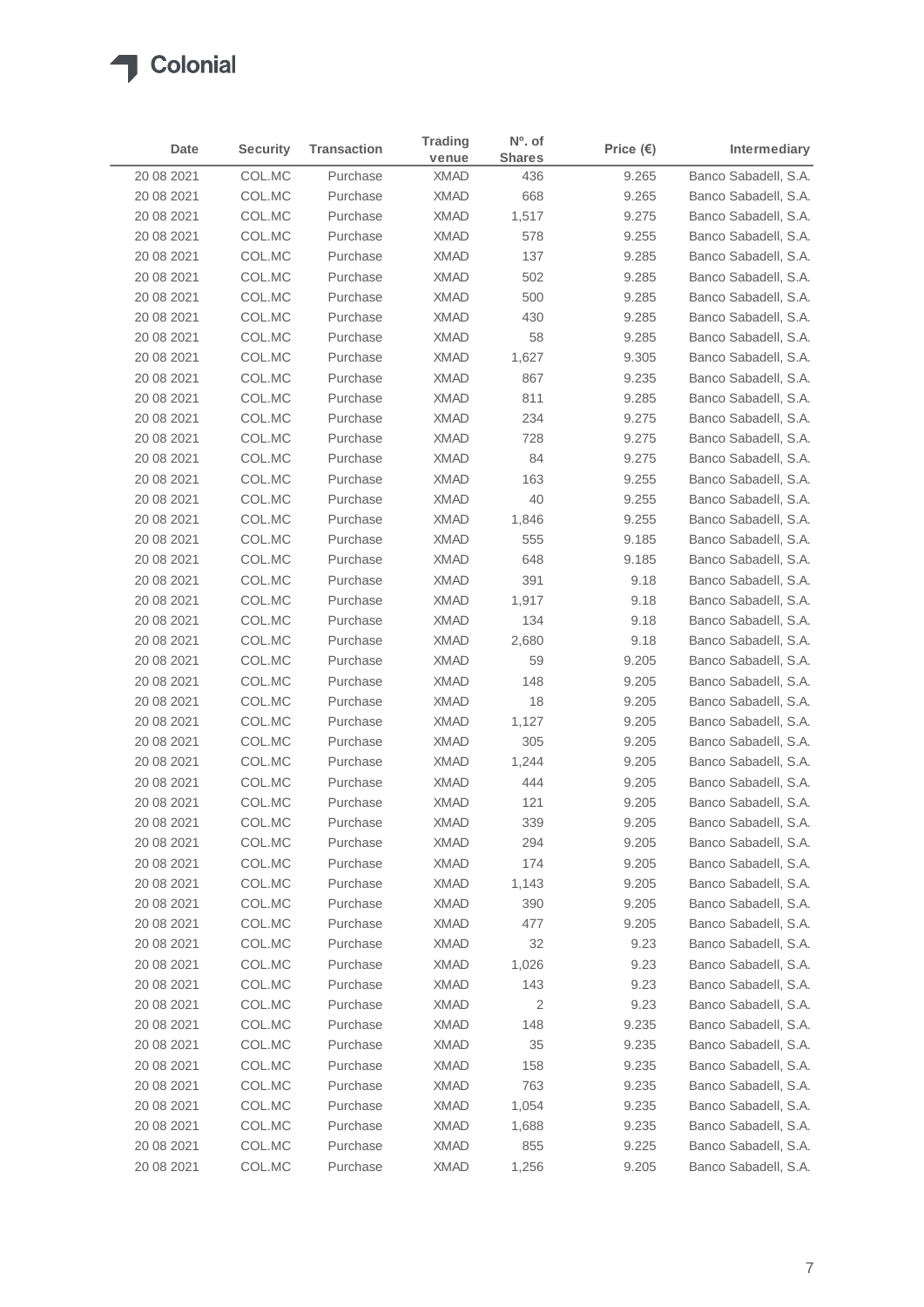### Colonial  $\blacktriangle$

| Date        | <b>Security</b> | <b>Transaction</b> | <b>Trading</b><br>venue | N <sup>o</sup> . of<br><b>Shares</b> | Price $(\epsilon)$ | Intermediary         |
|-------------|-----------------|--------------------|-------------------------|--------------------------------------|--------------------|----------------------|
| 20 08 2021  | COL.MC          | Purchase           | <b>XMAD</b>             | 78                                   | 9.205              | Banco Sabadell, S.A. |
| 20 08 2021  | COL.MC          | Purchase           | XMAD                    | 111                                  | 9.205              | Banco Sabadell, S.A. |
| 20 08 2021  | COL.MC          | Purchase           | <b>XMAD</b>             | 1,100                                | 9.245              | Banco Sabadell, S.A. |
| 20 08 20 21 | COL.MC          | Purchase           | <b>XMAD</b>             | 322                                  | 9.245              | Banco Sabadell, S.A. |
| 20 08 2021  | COL.MC          | Purchase           | <b>XMAD</b>             | 3,043                                | 9.245              | Banco Sabadell, S.A. |
| 20 08 2021  | COL.MC          | Purchase           | <b>XMAD</b>             | 14                                   | 9.205              | Banco Sabadell, S.A. |
| 23 08 2021  | COL.MC          | Purchase           | <b>XMAD</b>             | 1,036                                | 9.235              | Banco Sabadell, S.A. |
| 23 08 2021  | COL.MC          | Purchase           | <b>XMAD</b>             | 24                                   | 9.255              | Banco Sabadell, S.A. |
| 23 08 2021  | COL.MC          | Purchase           | <b>XMAD</b>             | 746                                  | 9.24               | Banco Sabadell, S.A. |
| 23 08 2021  | COL.MC          | Purchase           | <b>XMAD</b>             | 149                                  | 9.24               | Banco Sabadell, S.A. |
| 23 08 2021  | COL.MC          | Purchase           | <b>XMAD</b>             | 219                                  | 9.23               | Banco Sabadell, S.A. |
| 23 08 2021  | COL.MC          | Purchase           | <b>XMAD</b>             | 730                                  | 9.22               | Banco Sabadell, S.A. |
| 23 08 2021  | COL.MC          | Purchase           | <b>XMAD</b>             | 6                                    | 9.22               | Banco Sabadell, S.A. |
| 23 08 2021  | COL.MC          | Purchase           | <b>XMAD</b>             | 441                                  | 9.195              | Banco Sabadell, S.A. |
| 23 08 2021  | COL.MC          | Purchase           | <b>XMAD</b>             | 157                                  | 9.215              | Banco Sabadell, S.A. |
| 23 08 2021  | COL.MC          | Purchase           | <b>XMAD</b>             | 268                                  | 9.2                | Banco Sabadell, S.A. |
| 23 08 2021  | COL.MC          | Purchase           | <b>XMAD</b>             | 37                                   | 9.2                | Banco Sabadell, S.A. |
| 23 08 2021  | COL.MC          | Purchase           | <b>XMAD</b>             | 324                                  | 9.215              | Banco Sabadell, S.A. |
| 23 08 2021  | COL.MC          | Purchase           | <b>XMAD</b>             | 298                                  | 9.205              | Banco Sabadell, S.A. |
| 23 08 2021  | COL.MC          | Purchase           | <b>XMAD</b>             | 422                                  | 9.195              | Banco Sabadell, S.A. |
| 23 08 2021  | COL.MC          | Purchase           | <b>XMAD</b>             | 5                                    | 9.21               | Banco Sabadell, S.A. |
| 23 08 2021  | COL.MC          | Purchase           | <b>XMAD</b>             | 132                                  | 9.21               | Banco Sabadell, S.A. |
| 23 08 2021  | COL.MC          | Purchase           | <b>XMAD</b>             | 305                                  | 9.21               | Banco Sabadell, S.A. |
| 23 08 2021  | COL.MC          | Purchase           | <b>XMAD</b>             | 368                                  | 9.21               | Banco Sabadell, S.A. |
| 23 08 2021  | COL.MC          | Purchase           | <b>XMAD</b>             | 299                                  | 9.215              | Banco Sabadell, S.A. |
| 23 08 2021  | COL.MC          | Purchase           | <b>XMAD</b>             | 11                                   | 9.21               | Banco Sabadell, S.A. |
| 23 08 2021  | COL.MC          | Purchase           | <b>XMAD</b>             | 361                                  | 9.2                | Banco Sabadell, S.A. |
| 23 08 2021  | COL.MC          | Purchase           | <b>XMAD</b>             | 10                                   | 9.195              | Banco Sabadell, S.A. |
| 23 08 2021  | COL.MC          | Purchase           | <b>XMAD</b>             | 596                                  | 9.2                | Banco Sabadell, S.A. |
| 23 08 2021  | COL.MC          | Purchase           | <b>XMAD</b>             | 219                                  | 9.205              | Banco Sabadell, S.A. |
| 23 08 2021  | COL.MC          | Purchase           | <b>XMAD</b>             | 395                                  | 9.205              | Banco Sabadell, S.A. |
| 23 08 2021  | COL.MC          | Purchase           | <b>XMAD</b>             | 51                                   | 9.19               | Banco Sabadell, S.A. |
| 23 08 2021  | COL.MC          | Purchase           | XMAD                    | 229                                  | 9.19               | Banco Sabadell, S.A. |
| 23 08 2021  | COL.MC          | Purchase           | XMAD                    | 501                                  | 9.195              | Banco Sabadell, S.A. |
| 23 08 2021  | COL.MC          | Purchase           | XMAD                    | 331                                  | 9.22               | Banco Sabadell, S.A. |
| 23 08 2021  | COL.MC          | Purchase           | XMAD                    | 367                                  | 9.22               | Banco Sabadell, S.A. |
| 23 08 2021  | COL.MC          | Purchase           | XMAD                    | 272                                  | 9.23               | Banco Sabadell, S.A. |
| 23 08 2021  | COL.MC          | Purchase           | XMAD                    | 273                                  | 9.23               | Banco Sabadell, S.A. |
| 23 08 2021  | COL.MC          | Purchase           | XMAD                    | 228                                  | 9.185              | Banco Sabadell, S.A. |
| 23 08 2021  | COL.MC          | Purchase           | XMAD                    | 137                                  | 9.2                | Banco Sabadell, S.A. |
| 23 08 2021  | COL.MC          | Purchase           | XMAD                    | 217                                  | 9.2                | Banco Sabadell, S.A. |
| 23 08 2021  | COL.MC          | Purchase           | XMAD                    | 55                                   | 9.235              | Banco Sabadell, S.A. |
| 23 08 2021  | COL.MC          | Purchase           | XMAD                    | 248                                  | 9.235              | Banco Sabadell, S.A. |
| 23 08 2021  | COL.MC          | Purchase           | XMAD                    | 70                                   | 9.235              | Banco Sabadell, S.A. |
| 23 08 2021  | COL.MC          | Purchase           | XMAD                    | 20                                   | 9.28               | Banco Sabadell, S.A. |
| 23 08 2021  | COL.MC          | Purchase           | <b>XMAD</b>             | 150                                  | 9.28               | Banco Sabadell, S.A. |
| 23 08 2021  | COL.MC          | Purchase           | XMAD                    | 304                                  | 9.28               | Banco Sabadell, S.A. |
| 23 08 2021  | COL.MC          | Purchase           | XMAD                    | 297                                  | 9.265              | Banco Sabadell, S.A. |
| 23 08 2021  | COL.MC          | Purchase           | XMAD                    | 944                                  | 9.275              | Banco Sabadell, S.A. |
| 23 08 2021  | COL.MC          | Purchase           | XMAD                    | 218                                  | 9.28               | Banco Sabadell, S.A. |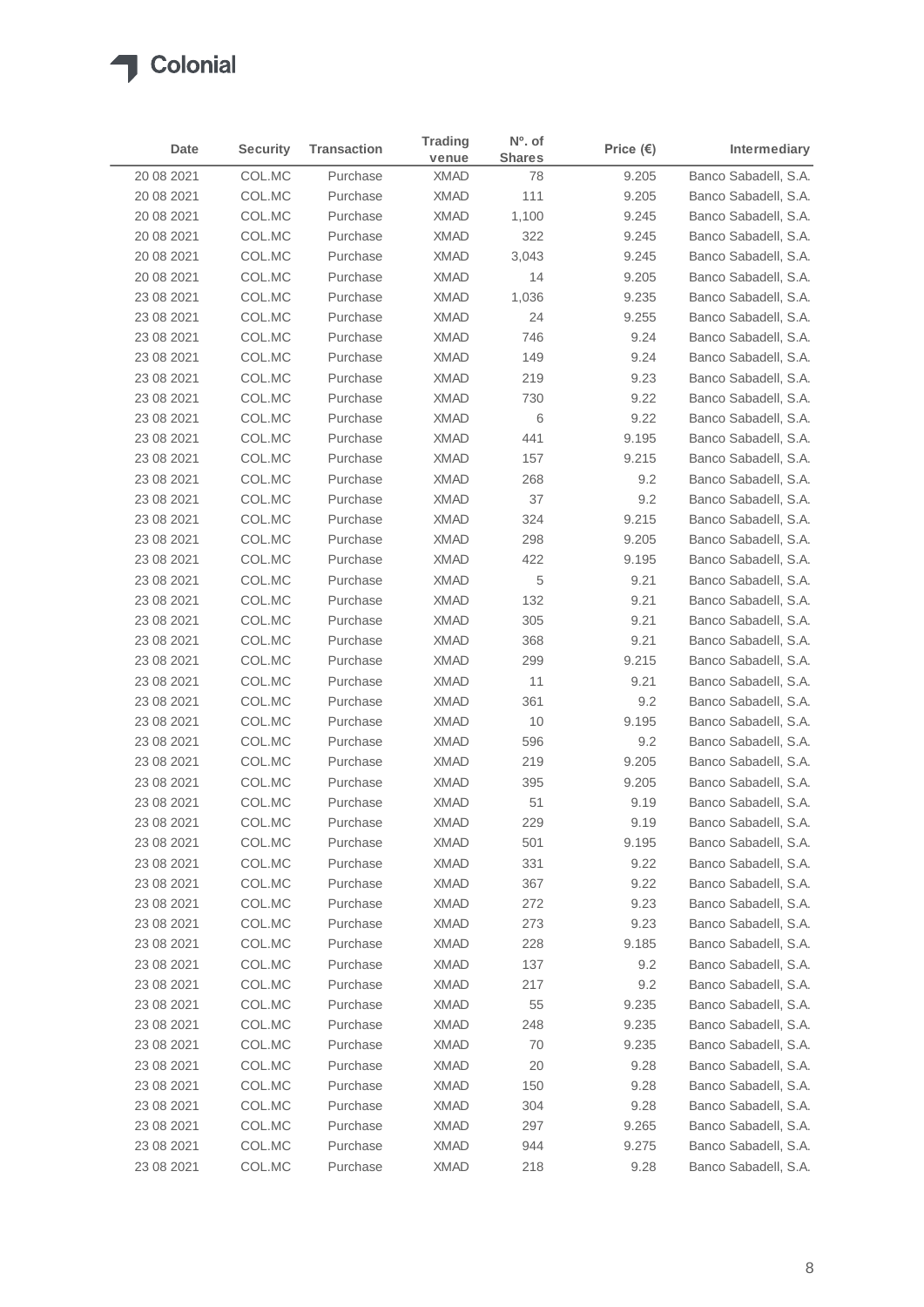### Colonial  $\blacktriangle$

| Date       | <b>Security</b> | <b>Transaction</b> | <b>Trading</b><br>venue | N <sup>o</sup> . of<br><b>Shares</b> | Price $(\epsilon)$ | Intermediary         |
|------------|-----------------|--------------------|-------------------------|--------------------------------------|--------------------|----------------------|
| 23 08 2021 | COL.MC          | Purchase           | <b>XMAD</b>             | 512                                  | 9.28               | Banco Sabadell, S.A. |
| 23 08 2021 | COL.MC          | Purchase           | XMAD                    | 238                                  | 9.265              | Banco Sabadell, S.A. |
| 23 08 2021 | COL.MC          | Purchase           | <b>XMAD</b>             | 473                                  | 9.28               | Banco Sabadell, S.A. |
| 23 08 2021 | COL.MC          | Purchase           | <b>XMAD</b>             | 500                                  | 9.255              | Banco Sabadell, S.A. |
| 23 08 2021 | COL.MC          | Purchase           | <b>XMAD</b>             | 78                                   | 9.255              | Banco Sabadell, S.A. |
| 23 08 2021 | COL.MC          | Purchase           | <b>XMAD</b>             | 397                                  | 9.27               | Banco Sabadell, S.A. |
| 23 08 2021 | COL.MC          | Purchase           | <b>XMAD</b>             | 554                                  | 9.265              | Banco Sabadell, S.A. |
| 23 08 2021 | COL.MC          | Purchase           | <b>XMAD</b>             | 266                                  | 9.265              | Banco Sabadell, S.A. |
| 23 08 2021 | COL.MC          | Purchase           | <b>XMAD</b>             | 57                                   | 9.24               | Banco Sabadell, S.A. |
| 23 08 2021 | COL.MC          | Purchase           | <b>XMAD</b>             | 516                                  | 9.245              | Banco Sabadell, S.A. |
| 23 08 2021 | COL.MC          | Purchase           | <b>XMAD</b>             | 331                                  | 9.245              | Banco Sabadell, S.A. |
| 23 08 2021 | COL.MC          | Purchase           | <b>XMAD</b>             | 288                                  | 9.235              | Banco Sabadell, S.A. |
| 23 08 2021 | COL.MC          | Purchase           | <b>XMAD</b>             | 31                                   | 9.285              | Banco Sabadell, S.A. |
| 23 08 2021 | COL.MC          | Purchase           | <b>XMAD</b>             | 919                                  | 9.285              | Banco Sabadell, S.A. |
| 23 08 2021 | COL.MC          | Purchase           | <b>XMAD</b>             | 300                                  | 9.275              | Banco Sabadell, S.A. |
| 23 08 2021 | COL.MC          | Purchase           | <b>XMAD</b>             | 14                                   | 9.295              | Banco Sabadell, S.A. |
| 23 08 2021 | COL.MC          | Purchase           | <b>XMAD</b>             | 122                                  | 9.285              | Banco Sabadell, S.A. |
| 23 08 2021 | COL.MC          | Purchase           | <b>XMAD</b>             | 288                                  | 9.3                | Banco Sabadell, S.A. |
| 23 08 2021 | COL.MC          | Purchase           | XMAD                    | 6                                    | 9.29               | Banco Sabadell, S.A. |
| 23 08 2021 | COL.MC          | Purchase           | <b>XMAD</b>             | 106                                  | 9.295              | Banco Sabadell, S.A. |
| 23 08 2021 | COL.MC          | Purchase           | <b>XMAD</b>             | 439                                  | 9.295              | Banco Sabadell, S.A. |
| 23 08 2021 | COL.MC          | Purchase           | XMAD                    | 508                                  | 9.295              | Banco Sabadell, S.A. |
| 23 08 2021 | COL.MC          | Purchase           | <b>XMAD</b>             | 481                                  | 9.3                | Banco Sabadell, S.A. |
| 23 08 2021 | COL.MC          | Purchase           | <b>XMAD</b>             | 683                                  | 9.3                | Banco Sabadell, S.A. |
| 23 08 2021 | COL.MC          | Purchase           | <b>XMAD</b>             | 480                                  | 9.23               | Banco Sabadell, S.A. |
| 23 08 2021 | COL.MC          | Purchase           | <b>XMAD</b>             | 665                                  | 9.235              | Banco Sabadell, S.A. |
| 23 08 2021 | COL.MC          | Purchase           | <b>XMAD</b>             | 581                                  | 9.235              | Banco Sabadell, S.A. |
| 23 08 2021 | COL.MC          | Purchase           | <b>XMAD</b>             | 570                                  | 9.23               | Banco Sabadell, S.A. |
| 23 08 2021 | COL.MC          | Purchase           | <b>XMAD</b>             | 265                                  | 9.235              | Banco Sabadell, S.A. |
| 23 08 2021 | COL.MC          | Purchase           | <b>XMAD</b>             | 452                                  | 9.235              | Banco Sabadell, S.A. |
| 23 08 2021 | COL.MC          | Purchase           | <b>XMAD</b>             | 221                                  | 9.23               | Banco Sabadell, S.A. |
| 23 08 2021 | COL.MC          | Purchase           | <b>XMAD</b>             | 378                                  | 9.22               | Banco Sabadell, S.A. |
| 23 08 2021 | COL.MC          | Purchase           | XMAD                    | 236                                  | 9.2                | Banco Sabadell, S.A. |
| 23 08 2021 | COL.MC          | Purchase           | XMAD                    | 250                                  | 9.21               | Banco Sabadell, S.A. |
| 23 08 2021 | COL.MC          | Purchase           | XMAD                    | 230                                  | 9.175              | Banco Sabadell, S.A. |
| 23 08 2021 | COL.MC          | Purchase           | XMAD                    | 247                                  | 9.185              | Banco Sabadell, S.A. |
| 23 08 2021 | COL.MC          | Purchase           | XMAD                    | 258                                  | 9.175              | Banco Sabadell, S.A. |
| 23 08 2021 | COL.MC          | Purchase           | XMAD                    | 236                                  | 9.18               | Banco Sabadell, S.A. |
| 23 08 2021 | COL.MC          | Purchase           | XMAD                    | 246                                  | 9.19               | Banco Sabadell, S.A. |
| 23 08 2021 | COL.MC          | Purchase           | XMAD                    | 135                                  | 9.23               | Banco Sabadell, S.A. |
| 23 08 2021 | COL.MC          | Purchase           | XMAD                    | 414                                  | 9.23               | Banco Sabadell, S.A. |
| 23 08 2021 | COL.MC          | Purchase           | XMAD                    | 58                                   | 9.265              | Banco Sabadell, S.A. |
| 23 08 2021 | COL.MC          | Purchase           | XMAD                    | 261                                  | 9.26               | Banco Sabadell, S.A. |
| 23 08 2021 | COL.MC          | Purchase           | XMAD                    | 54                                   | 9.275              | Banco Sabadell, S.A. |
| 23 08 2021 | COL.MC          | Purchase           | XMAD                    | 115                                  | 9.275              | Banco Sabadell, S.A. |
| 23 08 2021 | COL.MC          | Purchase           | XMAD                    | 316                                  | 9.28               | Banco Sabadell, S.A. |
| 23 08 2021 | COL.MC          | Purchase           | XMAD                    | 56                                   | 9.275              | Banco Sabadell, S.A. |
| 23 08 2021 | COL.MC          | Purchase           | XMAD                    | 488                                  | 9.295              | Banco Sabadell, S.A. |
| 23 08 2021 | COL.MC          | Purchase           | XMAD                    | 110                                  | 9.315              | Banco Sabadell, S.A. |
| 23 08 2021 | COL.MC          | Purchase           | XMAD                    | 544                                  | 9.315              | Banco Sabadell, S.A. |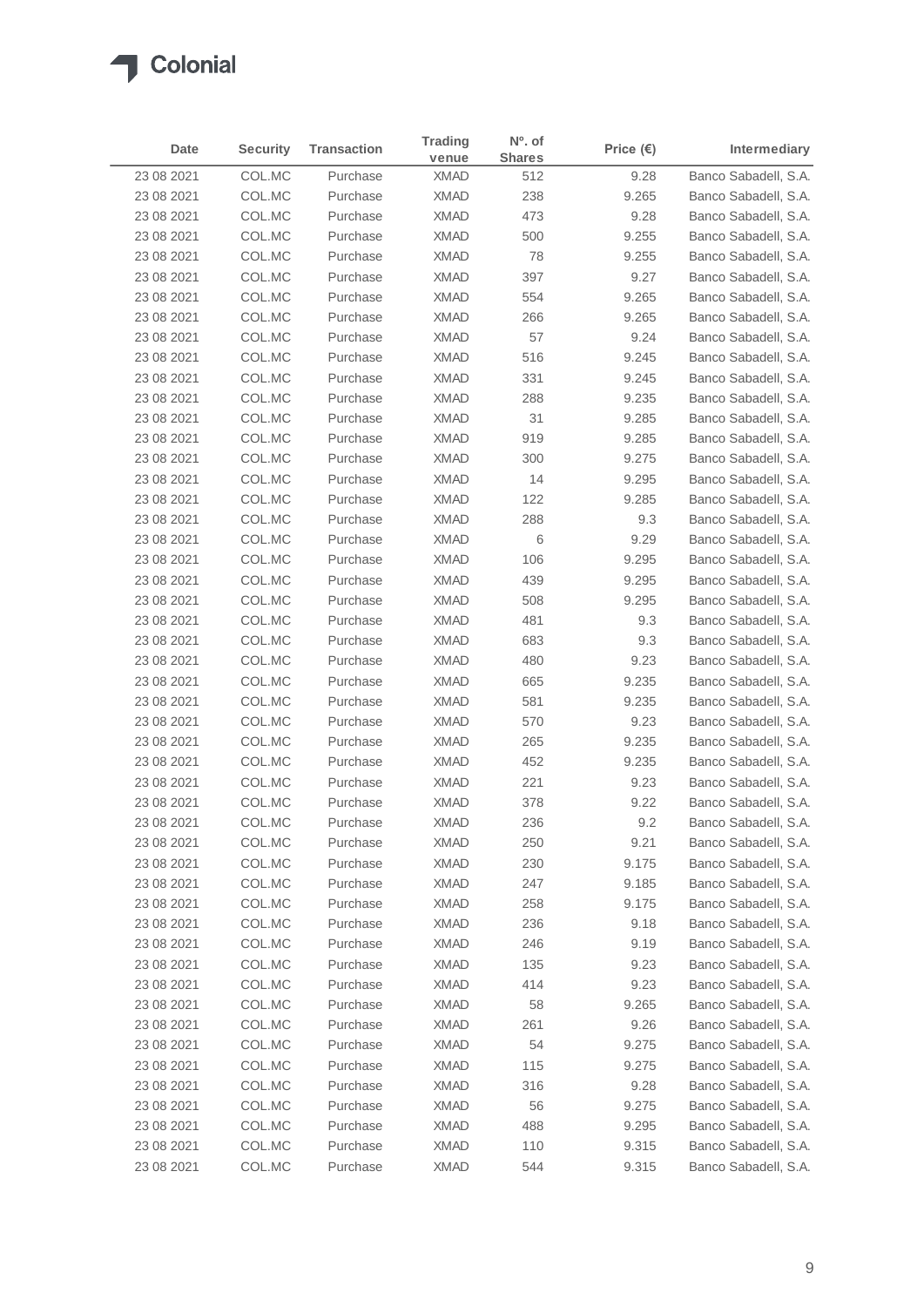### Colonial ◢

| Date       | <b>Security</b> | <b>Transaction</b> | <b>Trading</b><br>venue | Nº. of<br><b>Shares</b> | Price $(\epsilon)$ | Intermediary         |
|------------|-----------------|--------------------|-------------------------|-------------------------|--------------------|----------------------|
| 23 08 2021 | COL.MC          | Purchase           | <b>XMAD</b>             | $\overline{2}$          | 9.315              | Banco Sabadell, S.A. |
| 23 08 2021 | COL.MC          | Purchase           | XMAD                    | 260                     | 9.24               | Banco Sabadell, S.A. |
| 23 08 2021 | COL.MC          | Purchase           | <b>XMAD</b>             | 56                      | 9.245              | Banco Sabadell, S.A. |
| 23 08 2021 | COL.MC          | Purchase           | <b>XMAD</b>             | 440                     | 9.245              | Banco Sabadell, S.A. |
| 23 08 2021 | COL.MC          | Purchase           | <b>XMAD</b>             | 275                     | 9.245              | Banco Sabadell, S.A. |
| 23 08 2021 | COL.MC          | Purchase           | <b>XMAD</b>             | 476                     | 9.24               | Banco Sabadell, S.A. |
| 23 08 2021 | COL.MC          | Purchase           | <b>XMAD</b>             | 164                     | 9.235              | Banco Sabadell, S.A. |
| 23 08 2021 | COL.MC          | Purchase           | <b>XMAD</b>             | 575                     | 9.24               | Banco Sabadell, S.A. |
| 23 08 2021 | COL.MC          | Purchase           | <b>XMAD</b>             | 222                     | 9.24               | Banco Sabadell, S.A. |
| 23 08 2021 | COL.MC          | Purchase           | <b>XMAD</b>             | 356                     | 9.24               | Banco Sabadell, S.A. |
| 23 08 2021 | COL.MC          | Purchase           | <b>XMAD</b>             | 173                     | 9.24               | Banco Sabadell, S.A. |
| 23 08 2021 | COL.MC          | Purchase           | <b>XMAD</b>             | 286                     | 9.24               | Banco Sabadell, S.A. |
| 23 08 2021 | COL.MC          | Purchase           | <b>XMAD</b>             | 270                     | 9.235              | Banco Sabadell, S.A. |
| 23 08 2021 | COL.MC          | Purchase           | <b>XMAD</b>             | 24                      | 9.235              | Banco Sabadell, S.A. |
| 23 08 2021 | COL.MC          | Purchase           | <b>XMAD</b>             | 13                      | 9.235              | Banco Sabadell, S.A. |
| 23 08 2021 | COL.MC          | Purchase           | <b>XMAD</b>             | 22                      | 9.235              | Banco Sabadell, S.A. |
| 23 08 2021 | COL.MC          | Purchase           | <b>XMAD</b>             | 855                     | 9.235              | Banco Sabadell, S.A. |
| 23 08 2021 | COL.MC          | Purchase           | <b>XMAD</b>             | 94                      | 9.23               | Banco Sabadell, S.A. |
| 23 08 2021 | COL.MC          | Purchase           | <b>XMAD</b>             | 501                     | 9.23               | Banco Sabadell, S.A. |
| 23 08 2021 | COL.MC          | Purchase           | XMAD                    | 365                     | 9.235              | Banco Sabadell, S.A. |
| 23 08 2021 | COL.MC          | Purchase           | <b>XMAD</b>             | 395                     | 9.23               | Banco Sabadell, S.A. |
| 23 08 2021 | COL.MC          | Purchase           | <b>XMAD</b>             | 239                     | 9.235              | Banco Sabadell, S.A. |
| 23 08 2021 | COL.MC          | Purchase           | <b>XMAD</b>             | 246                     | 9.235              | Banco Sabadell, S.A. |
| 23 08 2021 | COL.MC          | Purchase           | <b>XMAD</b>             | 160                     | 9.235              | Banco Sabadell, S.A. |
| 23 08 2021 | COL.MC          | Purchase           | <b>XMAD</b>             | 69                      | 9.235              | Banco Sabadell, S.A. |
| 23 08 2021 | COL.MC          | Purchase           | XMAD                    | 327                     | 9.24               | Banco Sabadell, S.A. |
| 23 08 2021 | COL.MC          | Purchase           | <b>XMAD</b>             | 95                      | 9.24               | Banco Sabadell, S.A. |
| 23 08 2021 | COL.MC          | Purchase           | <b>XMAD</b>             | 120                     | 9.24               | Banco Sabadell, S.A. |
| 23 08 2021 | COL.MC          | Purchase           | <b>XMAD</b>             | 22                      | 9.24               | Banco Sabadell, S.A. |
| 23 08 2021 | COL.MC          | Purchase           | <b>XMAD</b>             | 267                     | 9.24               | Banco Sabadell, S.A. |
| 23 08 2021 | COL.MC          | Purchase           | <b>XMAD</b>             | 188                     | 9.23               | Banco Sabadell, S.A. |
| 23 08 2021 | COL.MC          | Purchase           | <b>XMAD</b>             | 111                     | 9.245              | Banco Sabadell, S.A. |
| 23 08 2021 | COL.MC          | Purchase           | <b>XMAD</b>             | 518                     | 9.245              | Banco Sabadell, S.A. |
| 23 08 2021 | COL.MC          | Purchase           | XMAD                    | 305                     | 9.245              | Banco Sabadell, S.A. |
| 23 08 2021 | COL.MC          | Purchase           | XMAD                    | 486                     | 9.2                | Banco Sabadell, S.A. |
| 23 08 2021 | COL.MC          | Purchase           | XMAD                    | 63                      | 9.2                | Banco Sabadell, S.A. |
| 23 08 2021 | COL.MC          | Purchase           | XMAD                    | 1,456                   | 9.2                | Banco Sabadell, S.A. |
| 23 08 2021 | COL.MC          | Purchase           | XMAD                    | 271                     | 9.175              | Banco Sabadell, S.A. |
| 23 08 2021 | COL.MC          | Purchase           | XMAD                    | 11                      | 9.175              | Banco Sabadell, S.A. |
| 23 08 2021 | COL.MC          | Purchase           | XMAD                    | 37                      | 9.175              | Banco Sabadell, S.A. |
| 23 08 2021 | COL.MC          | Purchase           | XMAD                    | 160                     | 9.175              | Banco Sabadell, S.A. |
| 23 08 2021 | COL.MC          | Purchase           | <b>XMAD</b>             | 52                      | 9.175              | Banco Sabadell, S.A. |
| 23 08 2021 | COL.MC          | Purchase           | XMAD                    | 287                     | 9.175              | Banco Sabadell, S.A. |
| 23 08 2021 | COL.MC          | Purchase           | XMAD                    | 243                     | 9.175              | Banco Sabadell, S.A. |
| 24 08 2021 | COL.MC          | Purchase           | <b>XMAD</b>             | 357                     | 9.205              | Banco Sabadell, S.A. |
| 24 08 2021 | COL.MC          | Purchase           | <b>XMAD</b>             | 1,491                   | 9.22               | Banco Sabadell, S.A. |
| 24 08 2021 | COL.MC          | Purchase           | XMAD                    | 258                     | 9.2                | Banco Sabadell, S.A. |
| 24 08 2021 | COL.MC          | Purchase           | <b>XMAD</b>             | 136                     | 9.2                | Banco Sabadell, S.A. |
| 24 08 2021 | COL.MC          | Purchase           | <b>XMAD</b>             | 289                     | 9.185              | Banco Sabadell, S.A. |
| 24 08 2021 | COL.MC          | Purchase           | XMAD                    | 339                     | 9.2                | Banco Sabadell, S.A. |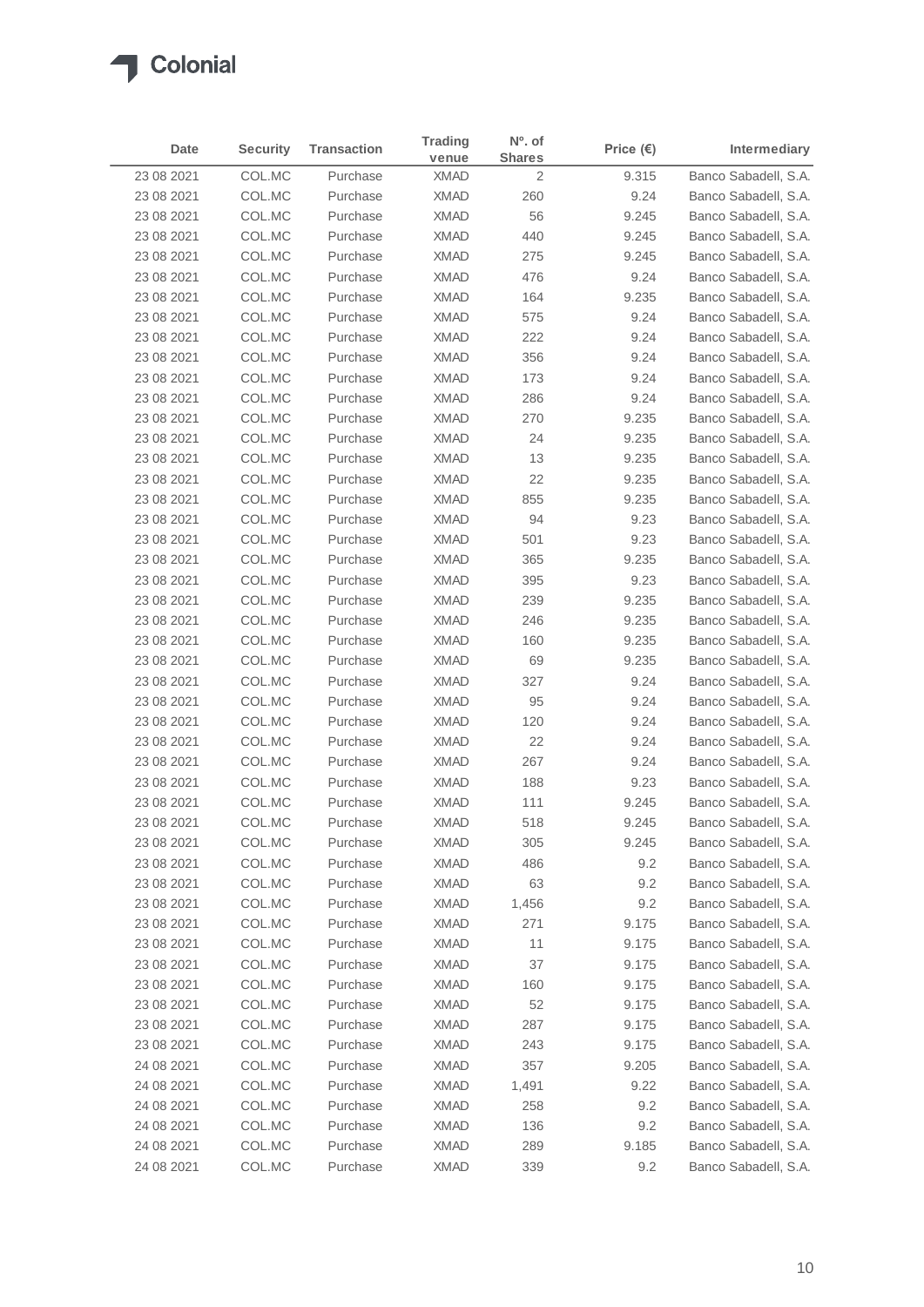| Date       | <b>Security</b> | <b>Transaction</b> | Trading     | $No$ . of     | Price $(\epsilon)$ | Intermediary         |
|------------|-----------------|--------------------|-------------|---------------|--------------------|----------------------|
|            |                 |                    | venue       | <b>Shares</b> |                    |                      |
| 24 08 2021 | COL.MC          | Purchase           | <b>XMAD</b> | 376           | 9.205              | Banco Sabadell, S.A. |
| 24 08 2021 | COL.MC          | Purchase           | <b>XMAD</b> | 32            | 9.205              | Banco Sabadell, S.A. |
| 24 08 2021 | COL.MC          | Purchase           | <b>XMAD</b> | 174           | 9.2                | Banco Sabadell, S.A. |
| 24 08 2021 | COL.MC          | Purchase           | <b>XMAD</b> | 633           | 9.195              | Banco Sabadell, S.A. |
| 24 08 2021 | COL.MC          | Purchase           | <b>XMAD</b> | 367           | 9.195              | Banco Sabadell, S.A. |
| 24 08 2021 | COL.MC          | Purchase           | <b>XMAD</b> | 182           | 9.215              | Banco Sabadell, S.A. |
| 24 08 2021 | COL.MC          | Purchase           | <b>XMAD</b> | 534           | 9.215              | Banco Sabadell, S.A. |
| 24 08 2021 | COL.MC          | Purchase           | <b>XMAD</b> | 28            | 9.195              | Banco Sabadell, S.A. |
| 24 08 2021 | COL.MC          | Purchase           | <b>XMAD</b> | 291           | 9.2                | Banco Sabadell, S.A. |
| 24 08 2021 | COL.MC          | Purchase           | <b>XMAD</b> | 150           | 9.22               | Banco Sabadell, S.A. |
| 24 08 2021 | COL.MC          | Purchase           | <b>XMAD</b> | 38            | 9.22               | Banco Sabadell, S.A. |
| 24 08 2021 | COL.MC          | Purchase           | <b>XMAD</b> | 308           | 9.22               | Banco Sabadell, S.A. |
| 24 08 2021 | COL.MC          | Purchase           | <b>XMAD</b> | 114           | 9.21               | Banco Sabadell, S.A. |
| 24 08 2021 | COL.MC          | Purchase           | <b>XMAD</b> | 177           | 9.21               | Banco Sabadell, S.A. |
| 24 08 2021 | COL.MC          | Purchase           | <b>XMAD</b> | 25            | 9.205              | Banco Sabadell, S.A. |
| 24 08 2021 | COL.MC          | Purchase           | <b>XMAD</b> | 259           | 9.205              | Banco Sabadell, S.A. |
| 24 08 2021 | COL.MC          | Purchase           | <b>XMAD</b> | 362           | 9.215              | Banco Sabadell, S.A. |
| 24 08 2021 | COL.MC          | Purchase           | <b>XMAD</b> | 158           | 9.215              | Banco Sabadell, S.A. |
| 24 08 2021 | COL.MC          | Purchase           | <b>XMAD</b> | 52            | 9.195              | Banco Sabadell, S.A. |
| 24 08 2021 | COL.MC          | Purchase           | <b>XMAD</b> | 287           | 9.19               | Banco Sabadell, S.A. |
| 24 08 2021 | COL.MC          | Purchase           | <b>XMAD</b> | 315           | 9.21               | Banco Sabadell, S.A. |
| 24 08 2021 | COL.MC          | Purchase           | <b>XMAD</b> | 340           | 9.215              | Banco Sabadell, S.A. |
| 24 08 2021 | COL.MC          | Purchase           | <b>XMAD</b> | 263           | 9.21               | Banco Sabadell, S.A. |
| 24 08 2021 | COL.MC          | Purchase           | <b>XMAD</b> | 344           | 9.185              | Banco Sabadell, S.A. |
| 24 08 2021 | COL.MC          | Purchase           | <b>XMAD</b> | 83            | 9.165              | Banco Sabadell, S.A. |
| 24 08 2021 | COL.MC          | Purchase           | <b>XMAD</b> | 78            | 9.165              | Banco Sabadell, S.A. |
| 24 08 2021 | COL.MC          | Purchase           | <b>XMAD</b> | 847           | 9.165              | Banco Sabadell, S.A. |
| 24 08 2021 | COL.MC          | Purchase           | <b>XMAD</b> | 1,015         | 9.18               | Banco Sabadell, S.A. |
| 24 08 2021 | COL.MC          | Purchase           | <b>XMAD</b> | 647           | 9.185              | Banco Sabadell, S.A. |
| 24 08 2021 | COL.MC          | Purchase           | <b>XMAD</b> | 349           | 9.18               | Banco Sabadell, S.A. |
| 24 08 2021 | COL.MC          | Purchase           | <b>XMAD</b> | 169           | 9.18               | Banco Sabadell, S.A. |
| 24 08 2021 | COL.MC          | Purchase           | <b>XMAD</b> | 308           | 9.175              | Banco Sabadell, S.A. |
| 24 08 2021 | COL.MC          | Purchase           | <b>XMAD</b> | 164           | 9.175              | Banco Sabadell, S.A. |
| 24 08 2021 | COL.MC          | Purchase           | XMAD        | 302           | 9.185              | Banco Sabadell, S.A. |
| 24 08 2021 | COL.MC          | Purchase           | XMAD        | 350           | 9.205              | Banco Sabadell, S.A. |
| 24 08 2021 | COL.MC          | Purchase           | XMAD        | 180           | 9.205              | Banco Sabadell, S.A. |
| 24 08 2021 | COL.MC          | Purchase           | XMAD        | 599           | 9.215              | Banco Sabadell, S.A. |
| 24 08 2021 | COL.MC          | Purchase           | XMAD        | 16            | 9.215              | Banco Sabadell, S.A. |
| 24 08 2021 | COL.MC          | Purchase           | XMAD        | 289           | 9.195              | Banco Sabadell, S.A. |
| 24 08 2021 | COL.MC          | Purchase           | XMAD        | 112           | 9.18               | Banco Sabadell, S.A. |
| 24 08 2021 | COL.MC          | Purchase           | XMAD        | 154           | 9.18               | Banco Sabadell, S.A. |
| 24 08 2021 | COL.MC          | Purchase           | <b>XMAD</b> | 113           | 9.18               | Banco Sabadell, S.A. |
| 24 08 2021 | COL.MC          | Purchase           | XMAD        | 329           | 9.185              | Banco Sabadell, S.A. |
| 24 08 2021 | COL.MC          | Purchase           | XMAD        | 613           | 9.18               | Banco Sabadell, S.A. |
| 24 08 2021 | COL.MC          | Purchase           | <b>XMAD</b> | 181           | 9.185              | Banco Sabadell, S.A. |
| 24 08 2021 | COL.MC          | Purchase           | XMAD        | 801           | 9.14               | Banco Sabadell, S.A. |
| 24 08 2021 | COL.MC          | Purchase           | XMAD        | 13            | 9.13               | Banco Sabadell, S.A. |
| 24 08 2021 | COL.MC          | Purchase           | XMAD        | 270           | 9.13               | Banco Sabadell, S.A. |
| 24 08 2021 | COL.MC          | Purchase           | XMAD        | 502           | 9.13               | Banco Sabadell, S.A. |
| 24 08 2021 | COL.MC          | Purchase           | XMAD        | 693           | 9.14               | Banco Sabadell, S.A. |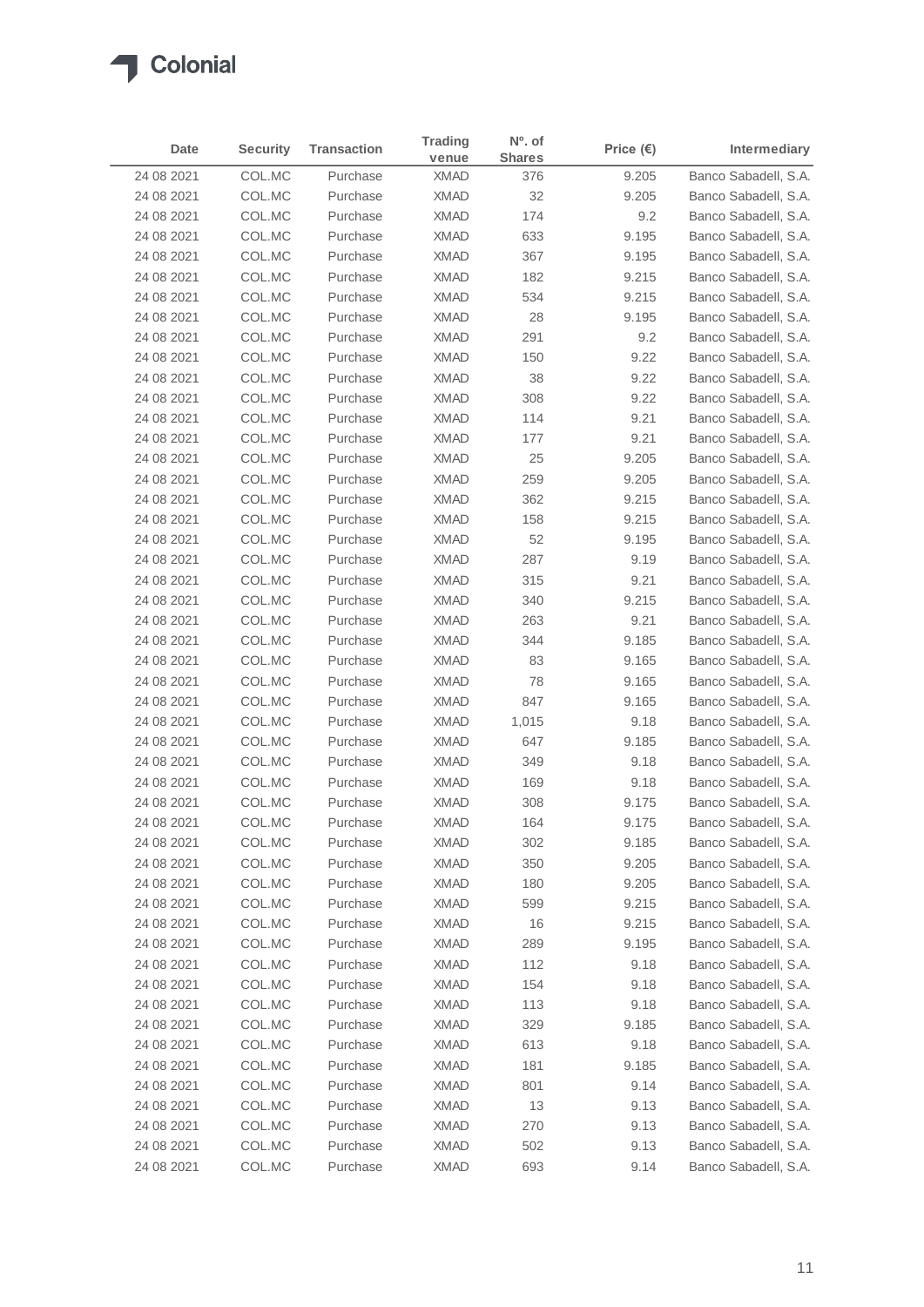### Colonial  $\sqrt{2}$

| Date       | <b>Security</b> | <b>Transaction</b> | Trading     | $No$ . of     | Price $(\epsilon)$ | <b>Intermediary</b>  |
|------------|-----------------|--------------------|-------------|---------------|--------------------|----------------------|
|            |                 |                    | venue       | <b>Shares</b> |                    |                      |
| 24 08 2021 | COL.MC          | Purchase           | <b>XMAD</b> | 520           | 9.125              | Banco Sabadell, S.A. |
| 24 08 2021 | COL.MC          | Purchase           | <b>XMAD</b> | 304           | 9.125              | Banco Sabadell, S.A. |
| 24 08 2021 | COL.MC          | Purchase           | <b>XMAD</b> | 178           | 9.125              | Banco Sabadell, S.A. |
| 24 08 2021 | COL.MC          | Purchase           | <b>XMAD</b> | 277           | 9.125              | Banco Sabadell, S.A. |
| 24 08 2021 | COL.MC          | Purchase           | <b>XMAD</b> | 256           | 9.13               | Banco Sabadell, S.A. |
| 24 08 2021 | COL.MC          | Purchase           | <b>XMAD</b> | 190           | 9.135              | Banco Sabadell, S.A. |
| 24 08 2021 | COL.MC          | Purchase           | <b>XMAD</b> | 410           | 9.135              | Banco Sabadell, S.A. |
| 24 08 2021 | COL.MC          | Purchase           | <b>XMAD</b> | 917           | 9.13               | Banco Sabadell, S.A. |
| 24 08 2021 | COL.MC          | Purchase           | <b>XMAD</b> | 1,286         | 9.13               | Banco Sabadell, S.A. |
| 24 08 2021 | COL.MC          | Purchase           | <b>XMAD</b> | 655           | 9.12               | Banco Sabadell, S.A. |
| 24 08 2021 | COL.MC          | Purchase           | <b>XMAD</b> | 346           | 9.13               | Banco Sabadell, S.A. |
| 24 08 2021 | COL.MC          | Purchase           | <b>XMAD</b> | 138           | 9.13               | Banco Sabadell, S.A. |
| 24 08 2021 | COL.MC          | Purchase           | <b>XMAD</b> | 301           | 9.125              | Banco Sabadell, S.A. |
| 24 08 2021 | COL.MC          | Purchase           | <b>XMAD</b> | 47            | 9.13               | Banco Sabadell, S.A. |
| 24 08 2021 | COL.MC          | Purchase           | <b>XMAD</b> | 261           | 9.125              | Banco Sabadell, S.A. |
| 24 08 2021 | COL.MC          | Purchase           | <b>XMAD</b> | 182           | 9.13               | Banco Sabadell, S.A. |
| 24 08 2021 | COL.MC          | Purchase           | <b>XMAD</b> | 41            | 9.13               | Banco Sabadell, S.A. |
| 24 08 2021 | COL.MC          | Purchase           | <b>XMAD</b> | 337           | 9.145              | Banco Sabadell, S.A. |
| 24 08 2021 | COL.MC          | Purchase           | <b>XMAD</b> | 256           | 9.15               | Banco Sabadell, S.A. |
| 24 08 2021 | COL.MC          | Purchase           | <b>XMAD</b> | 284           | 9.15               | Banco Sabadell, S.A. |
| 24 08 2021 | COL.MC          | Purchase           | <b>XMAD</b> | 8             | 9.12               | Banco Sabadell, S.A. |
| 24 08 2021 | COL.MC          | Purchase           | <b>XMAD</b> | 14            | 9.12               | Banco Sabadell, S.A. |
| 24 08 2021 | COL.MC          | Purchase           | <b>XMAD</b> | 6             | 9.12               | Banco Sabadell, S.A. |
| 24 08 2021 | COL.MC          | Purchase           | <b>XMAD</b> | 194           | 9.12               | Banco Sabadell, S.A. |
| 24 08 2021 | COL.MC          | Purchase           | <b>XMAD</b> | 12            | 9.155              | Banco Sabadell, S.A. |
| 24 08 2021 | COL.MC          | Purchase           | <b>XMAD</b> | 271           | 9.16               | Banco Sabadell, S.A. |
| 24 08 2021 | COL.MC          | Purchase           | <b>XMAD</b> | 355           | 9.145              | Banco Sabadell, S.A. |
| 24 08 2021 | COL.MC          | Purchase           | <b>XMAD</b> | 347           | 9.155              | Banco Sabadell, S.A. |
| 24 08 2021 | COL.MC          | Purchase           | <b>XMAD</b> | 632           | 9.15               | Banco Sabadell, S.A. |
| 24 08 2021 | COL.MC          | Purchase           | <b>XMAD</b> | 962           | 9.155              | Banco Sabadell, S.A. |
| 24 08 2021 | COL.MC          | Purchase           | <b>XMAD</b> | 48            | 9.175              | Banco Sabadell, S.A. |
| 24 08 2021 | COL.MC          | Purchase           | <b>XMAD</b> | 95            | 9.175              | Banco Sabadell, S.A. |
| 24 08 2021 | COL.MC          | Purchase           | <b>XMAD</b> | 26            | 9.175              | Banco Sabadell, S.A. |
| 24 08 2021 | COL.MC          | Purchase           | XMAD        | 40            | 9.175              | Banco Sabadell, S.A. |
| 24 08 2021 | COL.MC          | Purchase           | XMAD        | 486           | 9.17               | Banco Sabadell, S.A. |
| 24 08 2021 | COL.MC          | Purchase           | XMAD        | 91            | 9.17               | Banco Sabadell, S.A. |
| 24 08 2021 | COL.MC          | Purchase           | XMAD        | 261           | 9.175              | Banco Sabadell, S.A. |
| 24 08 2021 | COL.MC          | Purchase           | XMAD        | 283           | 9.175              | Banco Sabadell, S.A. |
| 24 08 2021 | COL.MC          | Purchase           | XMAD        | 56            | 9.175              | Banco Sabadell, S.A. |
| 24 08 2021 | COL.MC          | Purchase           | XMAD        | 107           | 9.175              | Banco Sabadell, S.A. |
| 24 08 2021 | COL.MC          | Purchase           | XMAD        | 557           | 9.175              | Banco Sabadell, S.A. |
| 24 08 2021 | COL.MC          | Purchase           | XMAD        | 550           | 9.175              | Banco Sabadell, S.A. |
| 24 08 2021 | COL.MC          | Purchase           | XMAD        | 330           | 9.175              | Banco Sabadell, S.A. |
| 24 08 2021 | COL.MC          | Purchase           | XMAD        | 650           | 9.175              | Banco Sabadell, S.A. |
| 24 08 2021 | COL.MC          | Purchase           | XMAD        | 61            | 9.175              | Banco Sabadell, S.A. |
| 24 08 2021 | COL.MC          | Purchase           | XMAD        | 487           | 9.175              | Banco Sabadell, S.A. |
| 24 08 2021 | COL.MC          | Purchase           | XMAD        | 28            | 9.175              | Banco Sabadell, S.A. |
| 24 08 2021 | COL.MC          | Purchase           | XMAD        | 62            | 9.175              | Banco Sabadell, S.A. |
| 24 08 2021 | COL.MC          | Purchase           | XMAD        | 1,583         | 9.175              | Banco Sabadell, S.A. |
| 24 08 2021 | COL.MC          | Purchase           | XMAD        | 485           | 9.175              | Banco Sabadell, S.A. |